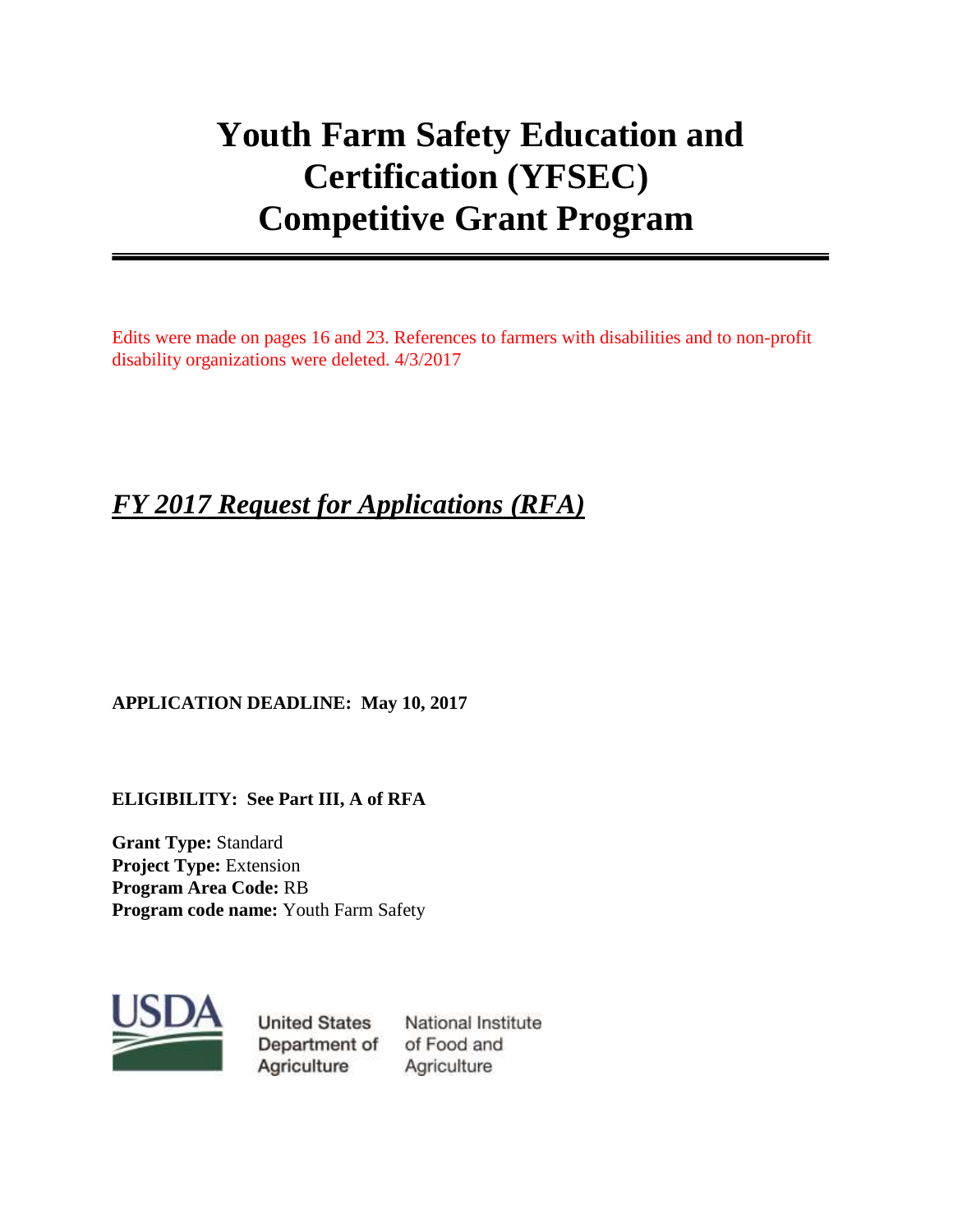#### **NATIONAL INSTITUTE OF FOOD AND AGRICULTURE; U.S. DEPARTMENT OF AGRICULTURE**

#### **YOUTH FARM SAFETY EDUCATION AND CERTIFICATION (YFSEC) PROGRAM**

#### **INITIAL ANNOUNCEMENT**

**CATALOG OF FEDERAL DOMESTIC ASSISTANCE:** This program is listed in the Catalog of Federal Domestic Assistance under 10.500.

**DATES:** Applications must be received by **5 p.m. Eastern Time** on **May 10, 2017**. Applications received after this deadline will normally not be considered for funding (see Part IV, C of this RFA). Comments regarding this request for applications (RFA) are requested within six months from the issuance of this notice. Comments received after that date will be considered to the extent practicable.

**STAKEHOLDER INPUT:** We at the National Institute of Food and Agriculture (NIFA) seek your comments about this RFA. We will consider your comments when we develop the next RFA for the program, if applicable, and we will use them to meet the requirements of section 103(c)(2) of the Agricultural Research, Extension, and Education Reform Act of 1998 (7 U.S.C. 7613(c)(2)). Submit your written stakeholder comments by the deadline set forth in the DATES portion of this notice via email to [Policy@nifa.usda.gov.](mailto:Policy@nifa.usda.gov) (This email address is only for receiving comments regarding this RFA and *not* for requesting information or forms.) In your comments, please state that you are responding to the YFSEC RFA.

Your proposal has a chance to be designated under Center of Excellence (COE) criteria. A grantee whose application is not only found to be highly meritorious by a peer panel, but meets additional criteria, can receive this designation. Please visit the [NIFA website](http://nifa.usda.gov/centers-excellence) to access a factsheet on the Center of Excellence (COE) designation process, criteria, and a list of programs for FY 2017. You may also review COE outreach webinars held in February and March of 2015 from the [NIFA website.](https://nifa.usda.gov/resource/centers-excellence-webinars)

**EXECUTIVE SUMMARY:** NIFA requests applications for the Youth Farm Safety Education and Certification (YFSEC) Program for fiscal year (FY) 2017 to support national efforts for delivering timely, pertinent, and appropriate farm safety education to youth seeking employment or who are already employed in agricultural production. The appropriated amount available for NIFA to support this grant in FY 2017 is approximately \$300,000. This RFA is being released prior to the passage of an appropriations act for FY 2017. Enactment of additional continuing resolutions or an appropriations act may affect the availability or level of funding for this program.

This notice identifies the objectives for YFSEC projects, the eligibility criteria for projects and applicants, and the application forms and associated instructions needed to apply for a YFSEC grant.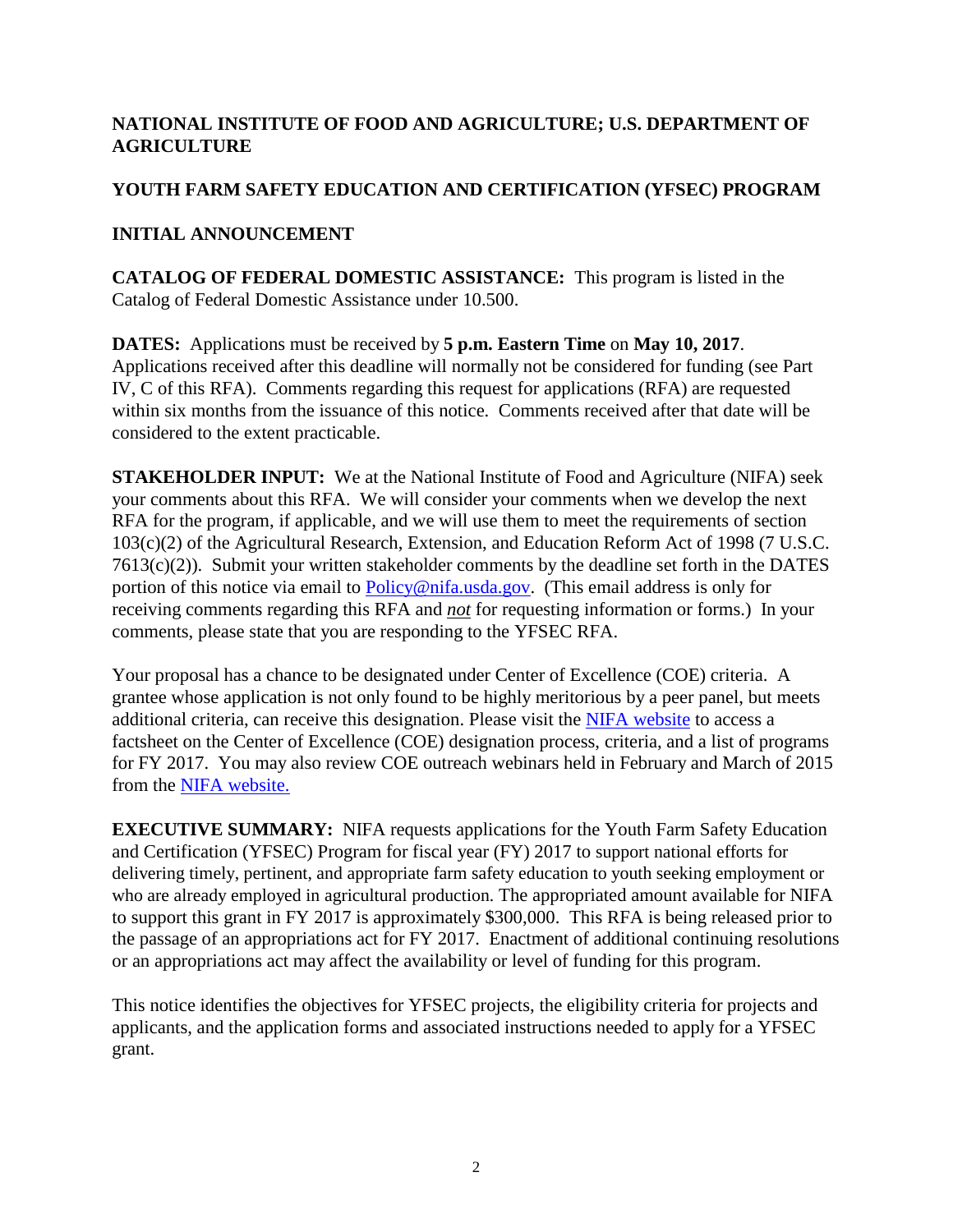#### **Table of Contents**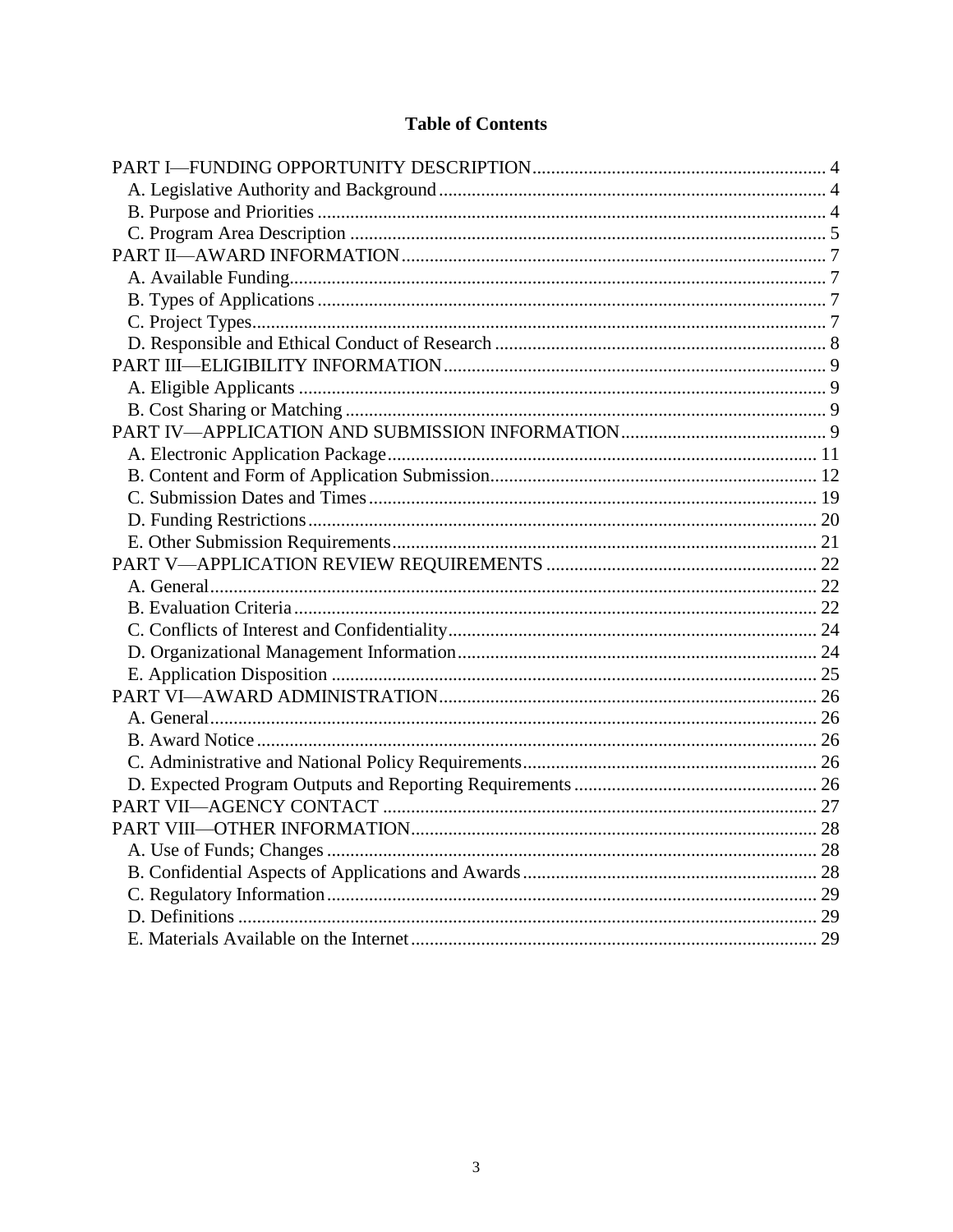#### <span id="page-3-0"></span>**PART I—FUNDING OPPORTUNITY DESCRIPTION**

#### <span id="page-3-1"></span>**A. Legislative Authority and Background**

YFSEC program is authorized under Section 3(d) of the Smith Lever Act line for *Farm Safety and Youth Farm Safety Education and Certification*.

Since the Youth Farm Safety Education and Certification (YFSEC) Program was first funded in FY 2001, 1890 Land-Grant Colleges and Universities, including Tuskegee University and West Virginia State University have been eligible to apply at any appropriated level. Section 7403 of the Food, Conservation, and Energy Act (FCEA) of 2008 amends section 3(d) of the Smith-Lever Act of 1914 [7 U.S.C. 343(d)] regarding eligibility. Beginning in FY 2009, the eligibility to compete for YFSEC funding was broadened to include the University of the District of Columbia, and in 2015 to Central State University as well

#### <span id="page-3-2"></span>**B. Purpose and Priorities**

NIFA's non-formal education programs and services in farm safety promote rural health and seek to strengthen economic vitality. A critically important component of effective farm safety initiatives is engagement of agricultural and human social and behavioral sciences in mitigating agricultural hazards to workers. Non-formal education programs in the area of youth farm safety provide timely safety information to rural youth, their families, and their on-farm employers, as well as increased access to opportunities for protection of youth health and promotion of safe agricultural practices. To date, Agricultural and Human Sciences educators and other relevant partners, supported by innovative communication platforms, have developed and implemented diverse youth farm safety education and certification initiatives in order to protect and enhance resiliency among youth and ensure long-term vitality of agricultural communities. NIFA's YFSEC competitive grant program provides funding for just such projects.

YFSEC program supports the United States rural communities by encompassing the USDA/NIFA's agricultural, social and human sciences. The program addresses:

- USDA Strategic Plan for FY 2014-2018, G*oal 1;*
- 2014 USDA's Research, Education, and Economics (REE) Action Plan, Goal 7;
- NIFA Strategic Plan for 2014-2018, Goal *1:* and
- NIFA's Agricultural Systems Portfolio priorities in the area of agricultural safety in farming and ranching, and Family & Consumer Sciences Portfolio priorities in the areas of family well-being and community vitality.

Since the U.S. Department of Agriculture's National Institute of Agriculture (NIFA) began funding the YFSEC program in 2001, the program has supported projects that focus on identifying and developing educational resources that mitigate agricultural hazards to young workers, regardless of their knowledge, experience, ability, ethnicity, or culture. Over the years, two complete curricula were developed through the YFSEC program: one from the Pennsylvania State University and one from Purdue University. Both curricula are available on the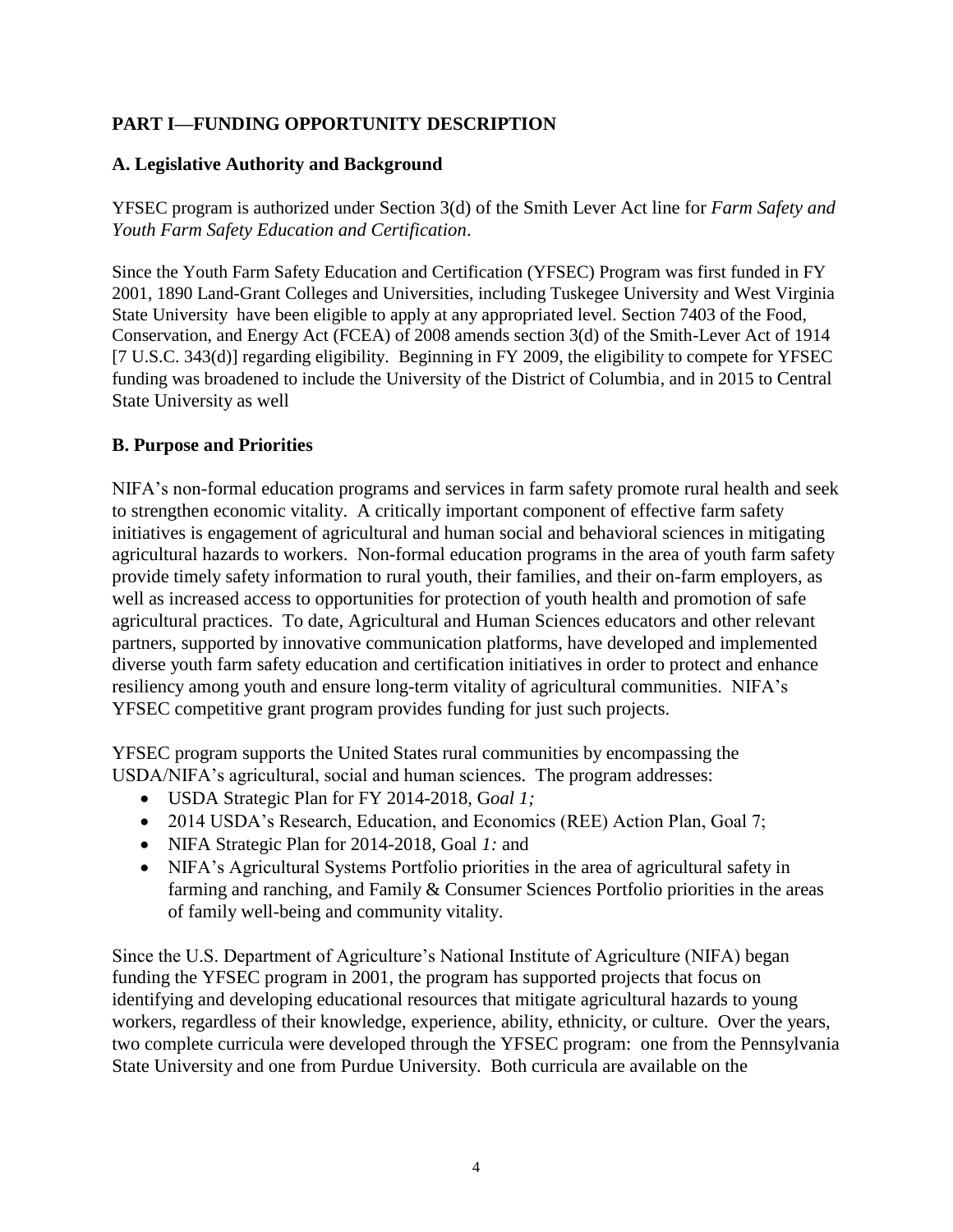[www.agsafety4youth.info](http://www.agsafety4youth.info/) web site. These curricula are based on core competencies as identified by agricultural safety experts to operate agricultural machinery safely.

In FY 2013 and per stakeholder request, the *YFSEC* program moved further to develop a coordinated, national approach to agricultural safety and health education for youth. In that effort, NIFA made awards in support of a multi-institution, multi-state project entitled *Safety in Agriculture for Youth (SAY),* led by Pennsylvania State University. Between 2013 and 2016, the SAY project has met the needs of the YFSEC programs in implementing a national approach to youth farm safety education and certification by: (1) Establishing four stakeholder groups (Content Identification, Curriculum Alignment, Outreach, and Marketing) that engaged experts from various sectors and leadership positions within academia, public health and the agricultural industry; (2) Establishing a National Steering Committee to help identify curriculum and testing gaps, certification needs, and industry recognized credentials; (3) Developing a youth farm safety tool that assesses alignment of existing youth farm safety curricula with the Agriculture, Food and Natural Resources (AFNR) Career Cluster Content Standards; (4) Developing and implementing a National Clearinghouse for gathering of national youth farm safety and education curricula and testing; (5) Working closely with members of the SAY National Steering Committee to developed a national outreach strategy to promote awareness and utilization of the farm safety materials by diverse stakeholder audiences; and (6) Annually assessing resources required to sustain the Clearinghouse and to continue national dialogue about youth farm safety education and certification needs. In FY 2016, an award was made through a competitive grant process to build upon and strengthen SAY activities and accomplishments to date, as well as identify and address curricula and outreach gaps. Specifically, the project set out to: a) enhance the viability and utility of the Curriculum Alignment Submission Tool (CAST); b) strengthen the SAY National Clearinghouse by increasing curricula and other resources available through the clearinghouse, enhancing outreach to stakeholders, and identifying and communicating to others gaps in curricula and resources; c) supporting outreach and marketing activities of the CareerSafe OSHA 10-Hour General Industry (Agriculture) course; and d) enhance operations of the National Steering Committee for the SAY project.

NIFA encourages (but does not require) projects that develop content suitable for delivery through eXtension [\(https://extension.org/\)](https://extension.org/).

#### <span id="page-4-0"></span>**C. Program Area Description**

The YFSEC program proposals are expected to continue with the coordinated national approach to agricultural safety and health education for youth. In FY 2017, NIFA is soliciting applications for the YFSEC program that will help build upon and strengthen accomplishments made to date by the SAY project, as well as identify and address curricula and outreach gaps.

All proposals should show how their proposed activities build on current curricula and outreach efforts in the following areas:

a) [Curriculum Alignment Submission Tool \(CAST\),](http://articles.extension.org/pages/71694/user-directions-for-the-say-curriculum-alignment-submission-tool) an online instrument, developed by the SAY project, that allows educational authors to submit their agricultural safety and health curricula for possible inclusion in the national clearinghouse.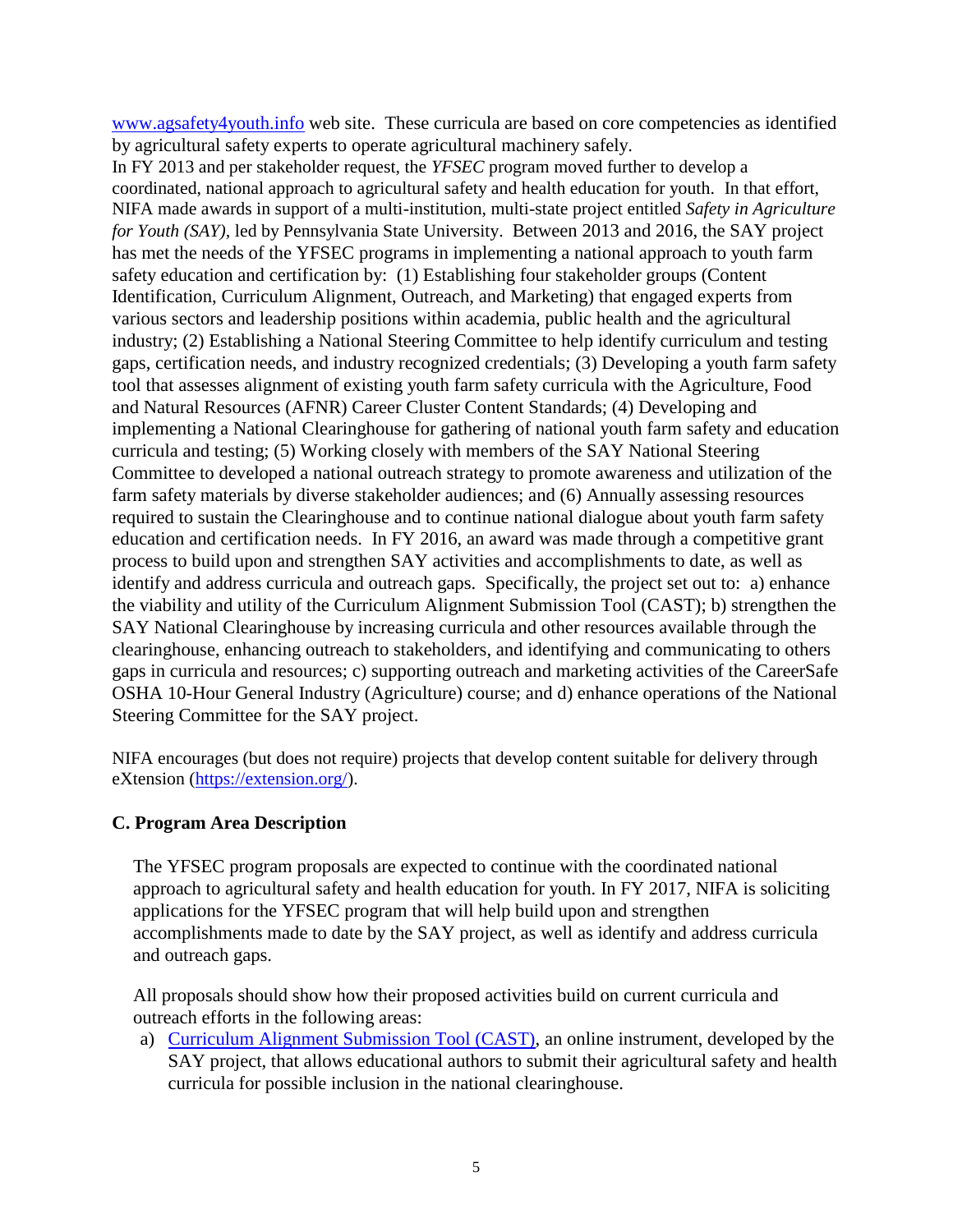- b) [SAY National Clearinghouse,](http://extension.psu.edu/business/ag-safety/youth-safety/say-project) which consists of two different types of educational products: formal curricula and other supporting resources that are indexed based on their alignment to AFNR Career Cluster Content Standards. The main purpose of the clearinghouse is to serve educators, employers, and parents looking for specific agricultural safety and health resources. In FY 2017, applicants to the YFSEC program need to describe how their projects will contribute to one or more of the following:
	- a. Increase the number of curricula and resources available through the clearinghouse;
	- b. Enhance outreach to agricultural educators working with youth to help integrate youth safety information available through the clearinghouse into the classroom;
	- c. Enhance outreach to youth and training of youth; and
	- d. Enhance outreach to faculty at institutions of higher education.
- c) [OSHA 10-Hour General Industry \(Agriculture\) Course,](http://www.careersafeonline.com/index.php/component/content/article/9-courses/90-osha-10-hour-general-industry-ag) a web-based course developed for entry level workers and employers through collaboration between OSHA and the SAY project. Students who successfully complete the course receive a printable certificate, as well as an OSHA 10-Hour General Industry wallet card from the OSHA Training Institute.

Priority consideration will be given to proposals with multi-institution, multi-state partnerships. Collaboration among 1862, 1890, and 1994 Land Grant Institutions within or across state lines on a joint application is encouraged. Collaborations with institutions/organizations/centers not eligible to apply as leads (such is the case with 1994 Land Grant institutions) on a joint application are also encouraged. All applications involving such collaboration must demonstrate a clear and meaningful involvement in the project for each institution/organization/centers throughout the 4-year project period.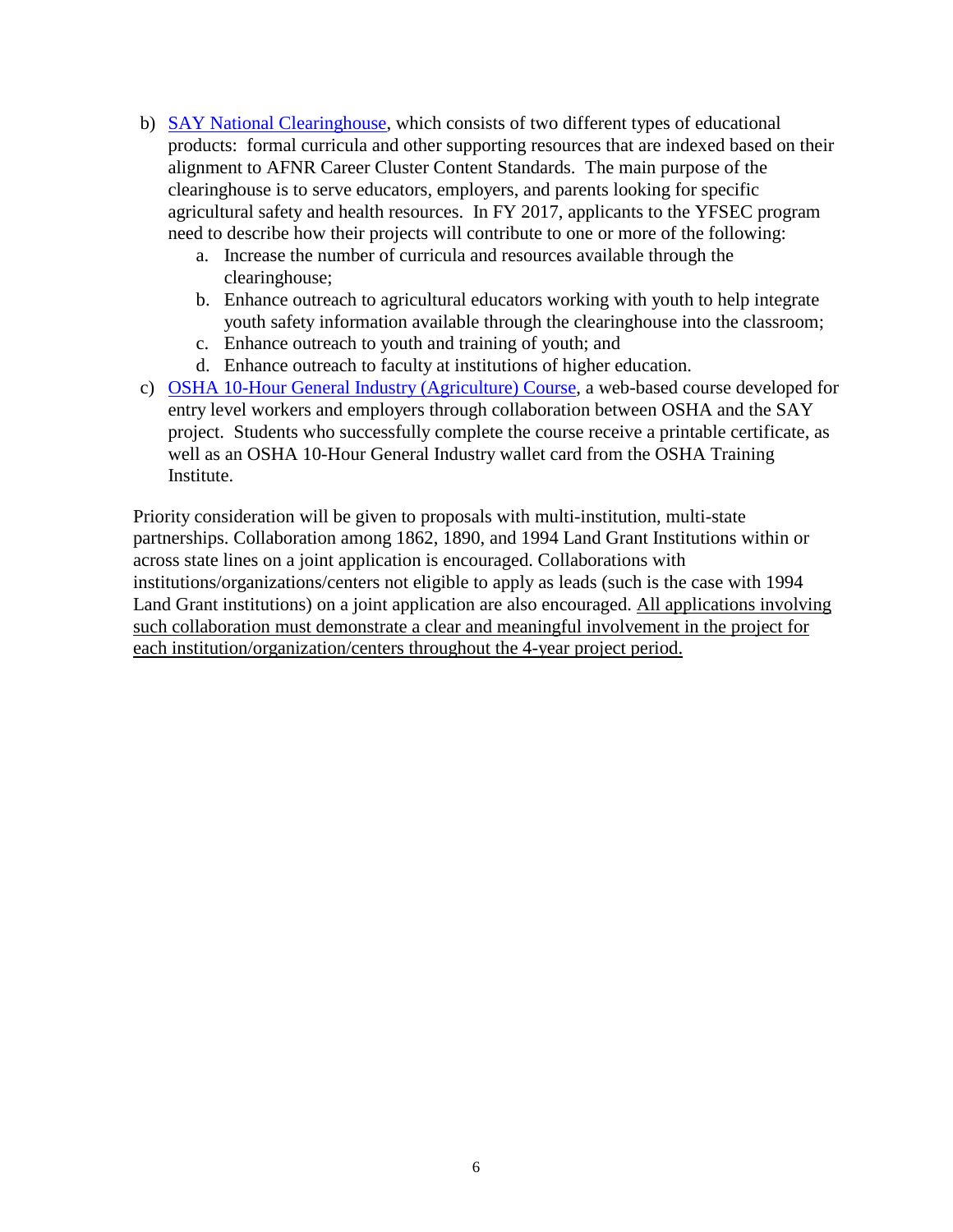#### <span id="page-6-0"></span>**PART II—AWARD INFORMATION**

#### <span id="page-6-1"></span>**A. Available Funding**

The amount available for NIFA support of this program in FY 2017 is approximately \$300,000. The funds will be awarded through a competitive grant process. There is no commitment by USDA to fund any particular application or to make a specific number of awards. This RFA is being released prior to the passage of an appropriations act for FY 2017. Enactment of additional continuing resolutions or an appropriations act may affect the availability or level of funding for this program.

The Automated Standard Applications for Payment System (ASAP), operated by the Department of Treasury's Bureau of the Fiscal Service, is the designated payment system for awards resulting from this RFA. For more information see [https://www.fiscal.treasury.gov/fsservices/gov/pmt/asap/asap\\_home.htm.](https://www.fiscal.treasury.gov/fsservices/gov/pmt/asap/asap_home.htm)

#### <span id="page-6-2"></span>**B. Types of Applications**

In FY 2017, you may submit an application to the YFSEC program only as one of the following types of requests:

**New application**. This is a project application that has not been previously submitted to the YFSEC program. We will review all new applications competitively using the screening for administrative requirements and panel evaluations of proposals using evaluation criteria and selection process described in Part V—Application Review Requirements.

#### <span id="page-6-3"></span>**C. Project Types**

All YFSEC projects are Extension projects expected to lead to measurable, documented changes in learning, actions, or conditions in an identified audience or stakeholder group. Within that context, in FY 2017 the YFSEC program will focus on supporting Extension projects that will build upon accomplishments made to date by the SAY project. Specifically, the program will support three (3) types of projects:

- 1) SAY National Clearinghouse Project to continue efforts made to date with SAY Clearinghouse, curricula submission and review, marketing of the Clearinghouse, and SAY National Steering Committee. Proposed budgets must not exceed \$100,000 per year for project periods of up to 4 years.
- 2) YFSEC Instructor Training Project to support recruitment and training of youth farm safety instructors in currently available youth farm safety curricula. Grantees leading this type of project are required to incorporate evaluation of instructor training and to submit, at the end of their project period, information about and results from tested curricula to the SAY National Clearinghouse. Proposed budgets must not exceed \$100,000 per year for project periods of up to 4 years.
- 3) YFSEC Youth Training Project to continue with development of new/enhancement of current youth farm safety curricula, implementation/piloting of those curricula with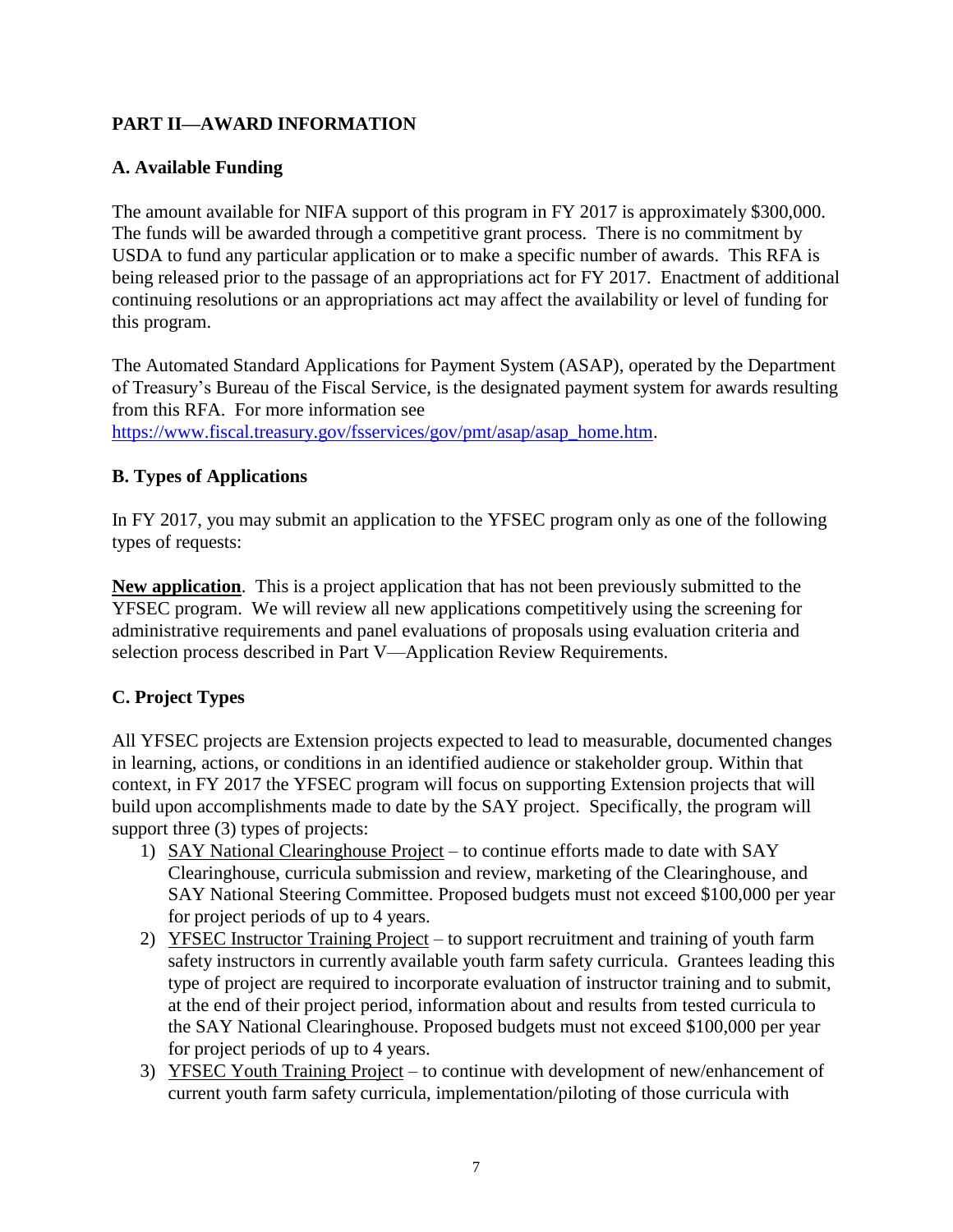youth, and evaluation of youth training. Grantees leading this type of project are required to submit, at the end of their project period, developed and tested curricula to the SAY National Clearinghouse. Proposed budgets must not exceed \$100,000 per year for project periods of up to 4 years.

All projects should plan to share their activities and progress with the SAY National Steering Committee (SAY NSC) during annual meetings of SAY NSC at NIFA. These meetings will be organized by the SAY Clearinghouse project in collaboration with NIFA.

Given that the primary source of funding for the YFSEC program is Federal funds, grantees are encouraged to contract with hotels for lodging at or below the Federal per diem rate for SAY NSC meetings and any other meetings relevant to the project and that require travel. NIFA retains the right to disallow use of NIFA funds for any travel that is not reasonable under the Uniform Guidance (2 CFR 200).

In FY 2017, the YFSEC program expects to fund up to three projects, one in each: SAY National Clearinghouse, YFSEC Instructor Training, and YFSEC Youth Training. The program has also established a maximum award size of \$100,000 per year for up to four years for each project type. Please note that grant applications requesting more than \$100,000 per year and/or proposing project periods greater than 4 years will *not* be considered for funding. Similarly, grant applications with no secured letters of commitment from partner organizations/institutions will *not* be reviewed.

#### <span id="page-7-0"></span>**D. Responsible and Ethical Conduct of Research**

<span id="page-7-1"></span>In accordance with sections 2, 3, and 8 of 2 CFR Part 422, institutions that conduct USDAfunded extramural research must foster an atmosphere conducive to research integrity, bear primary responsibility for prevention and detection of research misconduct, and maintain and effectively communicate and train their staff regarding policies and procedures. In the event an application to NIFA results in an award, the Authorized Representative (AR) assures, through acceptance of the award that the institution will comply with the above requirements. Award recipients shall, upon request, make available to NIFA the policies, procedures, and documentation to support the conduct of the training. See [http://nifa.usda.gov/responsible-and](http://nifa.usda.gov/responsible-and-ethical-conduct-research)[ethical-conduct-research](http://nifa.usda.gov/responsible-and-ethical-conduct-research) for more information.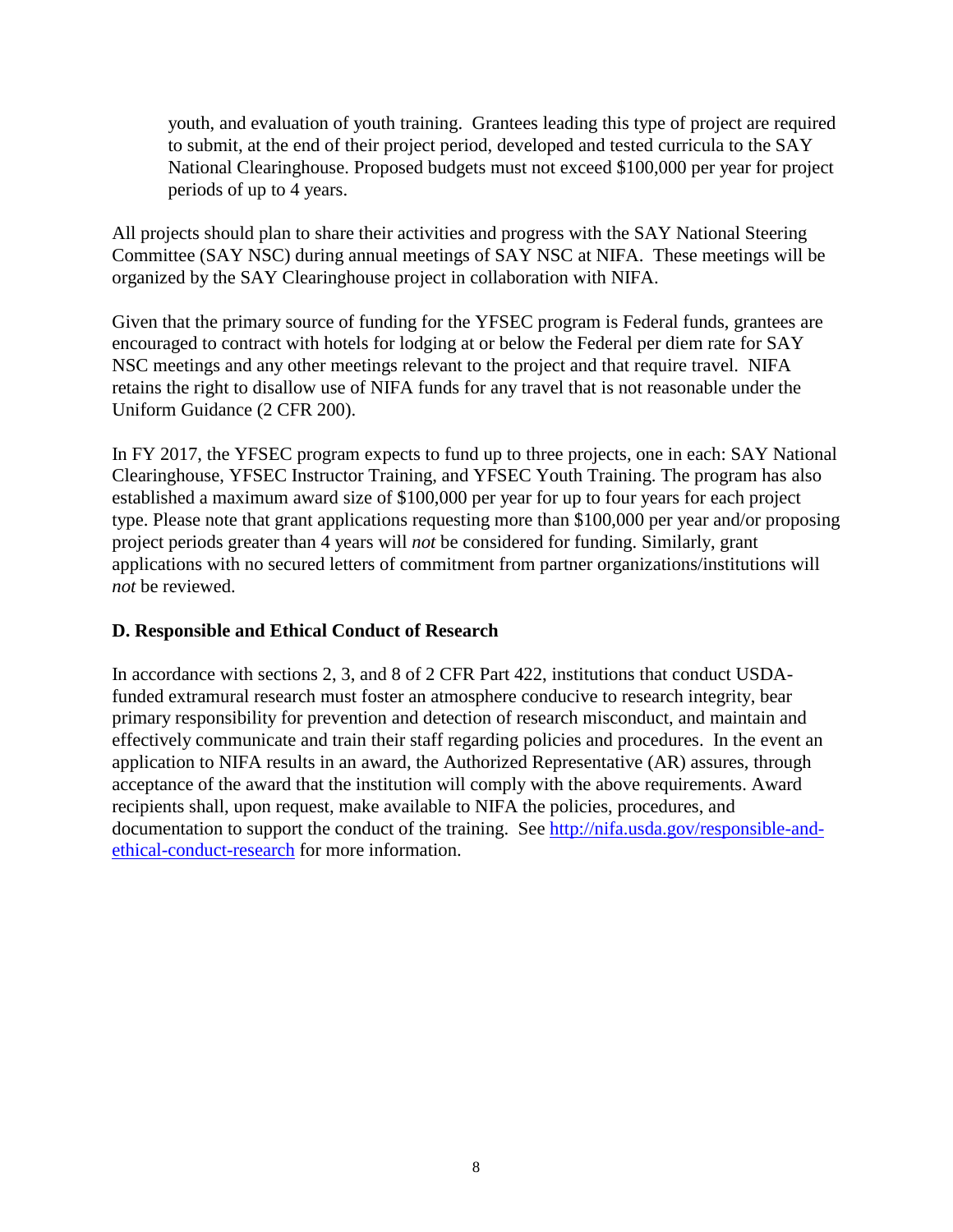#### **PART III—ELIGIBILITY INFORMATION**

#### <span id="page-8-0"></span>**A. Eligible Applicants**

Applications may be submitted only by Cooperative Extension Services (CES) at 1862 Land-Grant Colleges and Universities and 1890 Land-Grant Colleges and Universities, including the University of the District of Columbia, Tuskegee University, West Virginia State University, and Central State University.

Award recipients may subcontract to organizations not eligible to apply (such as 1994 Land-Grant Colleges, Hispanic-Serving Institutions, eXtension) provided such organizations are necessary for the conduct of the project.

The 1862 and 1890 Land Grant institutions may partner with each other and/or other Land Grant institutions (e.g., 1994 Land Grants) and non-Land Grant Institutions on joint proposals.

Failure to meet an eligibility criterion by the time of application deadline may result in the application being excluded from consideration or, even though an application may be reviewed, will preclude NIFA from making an award.

#### <span id="page-8-1"></span>**B. Cost Sharing or Matching**

<span id="page-8-2"></span>NIFA does not require matching or cost sharing support for this program, and matching resources will not be factored into the review process as evaluation criteria or during final ranking of proposals.

#### **C. Centers of Excellence**

Pursuant to Section 7214 of the Agricultural Act of 2014 (Pub. L. 113-79), beginning in Fiscal Year 2015, for applicable competitive research and extension programs, NIFA will recognize and provide priority in the receipt of funding to applications from "centers of excellence" (COE) that implement research, extension, and education activities that relate to the food and agricultural sciences. NIFA held listening sessions in July 2014 and accepted written comments from stakeholders to inform NIFA's implementation of the COE provision. Information from the webinars and a summary of the input are available on NIFA's website at [http://nifa.usda.gov/centers-excellence.](http://nifa.usda.gov/centers-excellence)

A COE is composed of one or more of the following entities that provide financial or in-kind support to the COE.

- (A) State agricultural experiment stations;
- (B) Colleges and universities;
- (C) University research foundations;
- (D) Other research institutions and organizations;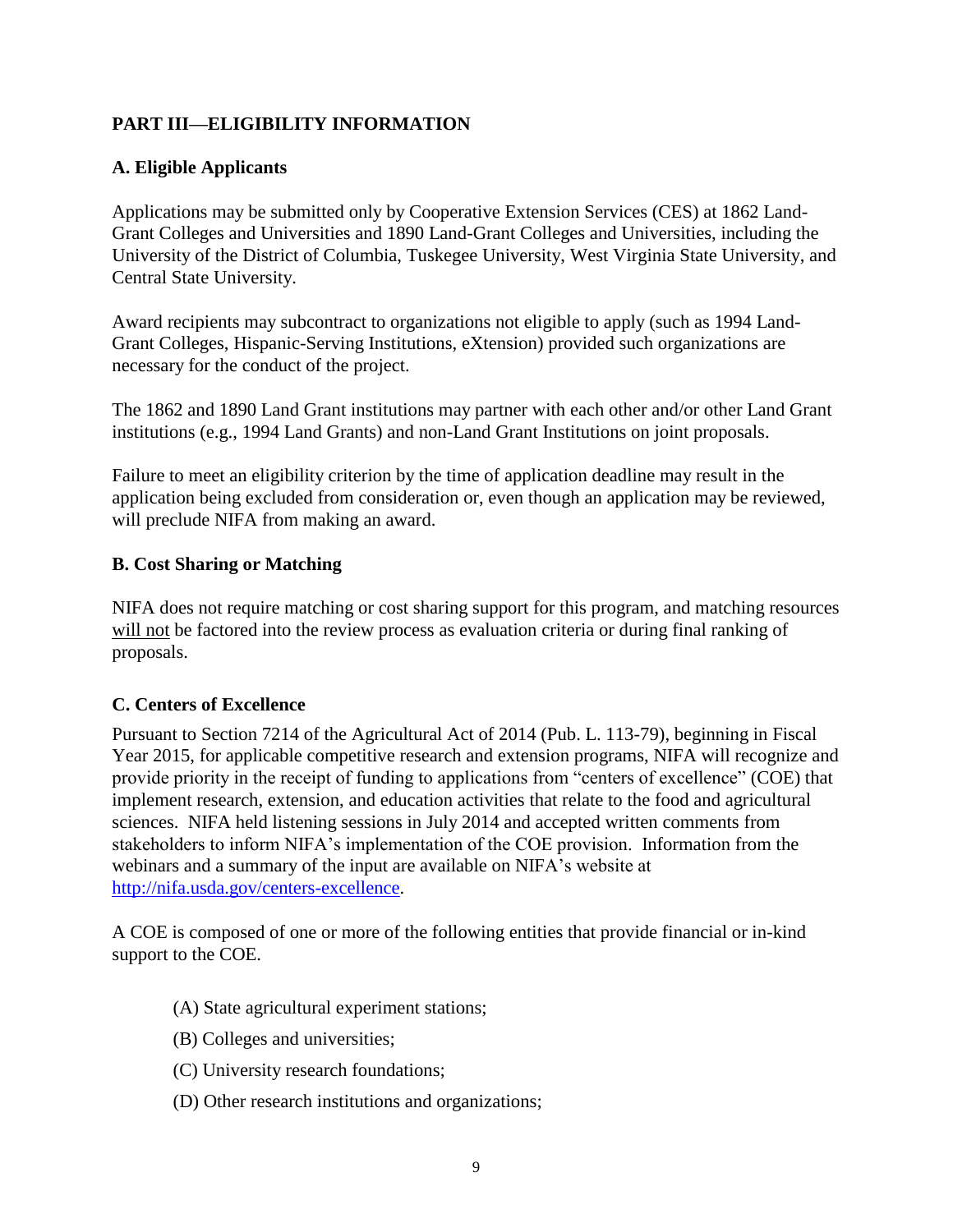- (E) Federal agencies;
- (F) National laboratories;
- (G) Private organizations, foundations, or corporations;
- (H) Individuals; or
- (I) any group consisting of two or more of the entities described in (A) through (H).

Part IV, B., 3 of this RFA contains additional requirements for COE consideration.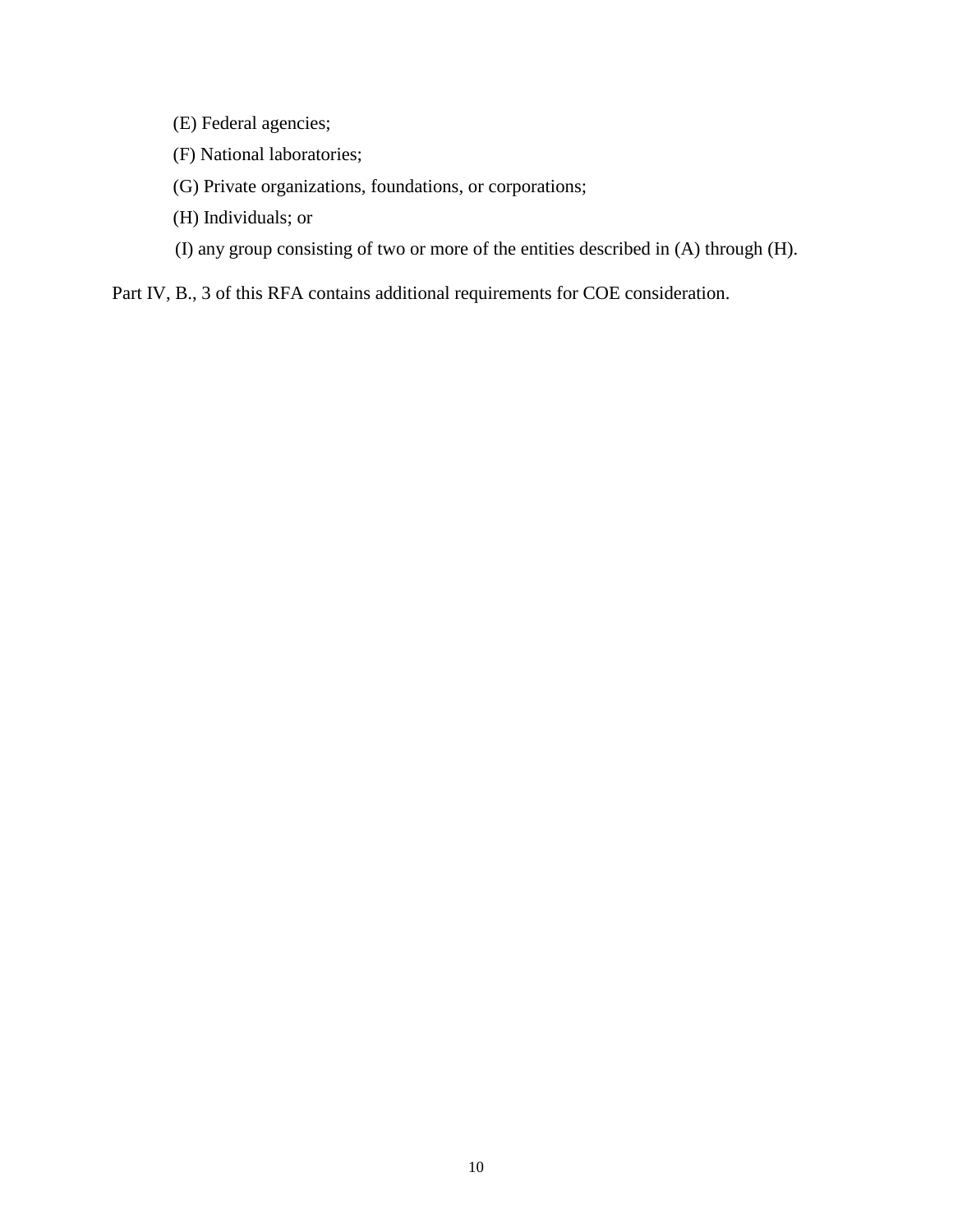#### **PART IV—APPLICATION AND SUBMISSION INFORMATION**

#### <span id="page-10-0"></span>**A. Electronic Application Package**

Only electronic applications may be submitted via Grants.gov to NIFA in response to this RFA. We urge you to submit early to the Grants.gov system. For information about the pre-award phase of the grant lifecycle see [http://www.grants.gov/web/grants/learn-grants/grants-101/pre](http://www.grants.gov/web/grants/learn-grants/grants-101/pre-award-phase.html)[award-phase.html.](http://www.grants.gov/web/grants/learn-grants/grants-101/pre-award-phase.html)

#### **New Users of Grants.gov**

Prior to preparing an application, we recommend that the Project Director/Principal Investigator (PD/PI) first contact an Authorized Representative (AR, also referred to as Authorized Organizational Representative, or AOR) at his/her institution to determine if the organization is prepared to submit electronic applications through Grants.gov. If not (e.g., the institution/organization is new to the electronic grant application process through Grants.gov), then the one-time registration process must be completed **PRIOR** to submitting an application. It can take as long as two weeks to complete the registration process so it is critical to begin as soon as possible. In such situations, the AR should go to **"Register," in the top right corner of the Grants.gov web page (or go to** <http://www.grants.gov/web/grants/register.html>**), for information on registering the institution/organization with Grants.gov.** Part II, 1 of the NIFA Grants.gov Application Guide contains detailed information regarding the registration process. Refer to item 2, below, to locate the "NIFA Grants.gov Application Guide."

#### **Steps to Obtain Application Package Materials**

To receive application materials:

- 1. You must download and install a version of [Adobe Reader](https://get.adobe.com/reader/) compatible with Grants.gov to access, complete, and submit applications. For basic system requirements and download instructions, see [http://www.grants.gov/web/grants/applicants/adobe-software](http://www.grants.gov/web/grants/applicants/adobe-software-compatibility.html)[compatibility.html.](http://www.grants.gov/web/grants/applicants/adobe-software-compatibility.html) Grants.gov has a test package that will help you determine whether your current version of Adobe Reader is compatible.
- 2. To obtain the application package from Grants.gov, go to <http://www.grants.gov/web/grants/applicants/download-application-package.html> and enter the funding opportunity number

#### **Funding Opportunity Number: USDA-NIFA-SLBCD-006287**

From the search result, click "Select Package" to access the application package. A Grant Application Package is tied to a particular funding opportunity. You may submit an application ONLY to the particular funding opportunity to which the Grant Application Package is associated.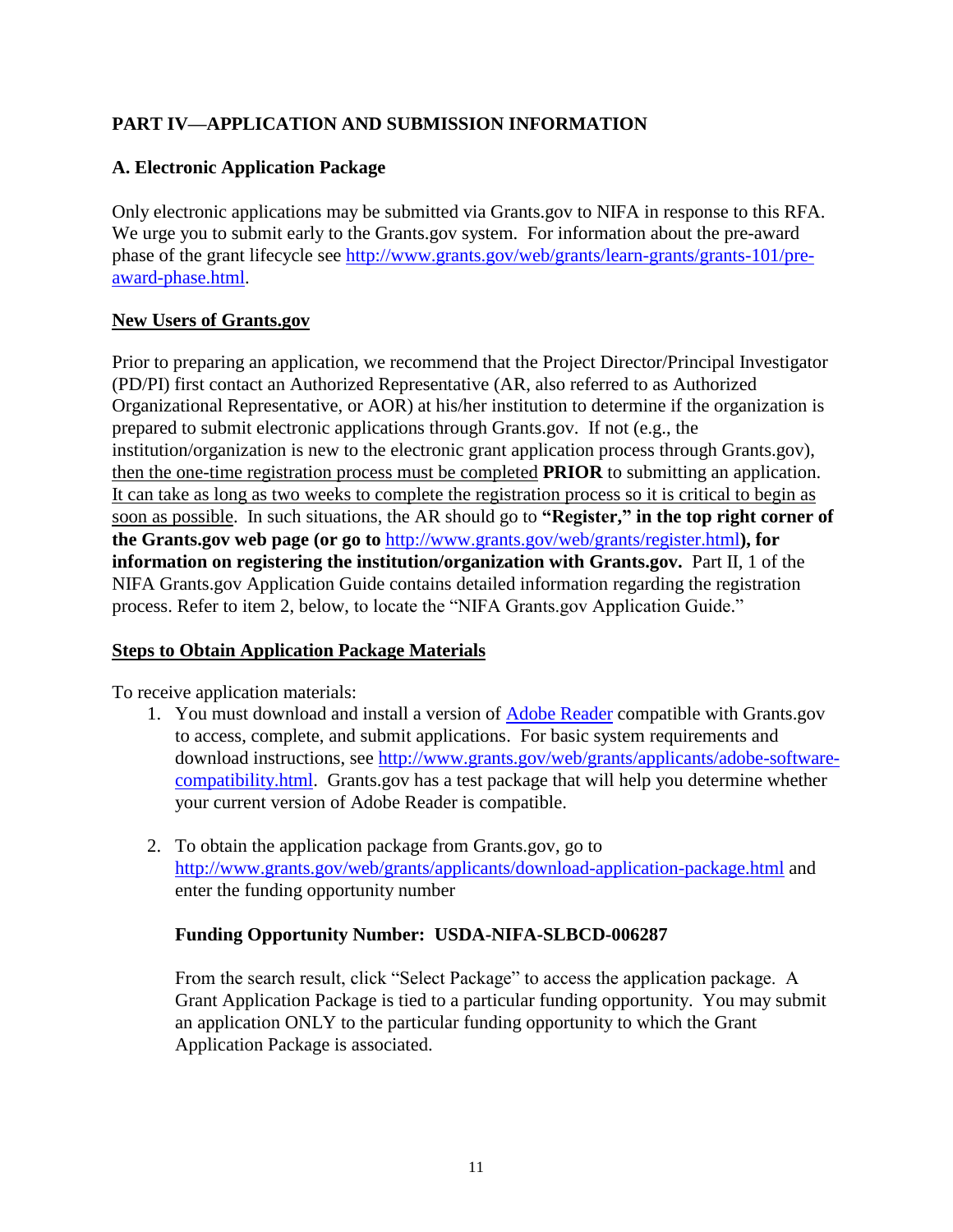Contained within the application package is the "NIFA Grants.gov Application Guide." This guide contains an introduction and general Grants.gov instructions, information about how to use a Grant Application Package in Grants.gov, and instructions on how to complete the application forms.

**If you require assistance to access the application package** (e.g., downloading or navigating Adobe forms) **or submitting the application,** refer to resources available on the Grants.gov website [\(http://www.grants.gov/web/grants/applicants/applicant-tools](http://www.grants.gov/web/grants/applicants/applicant-tools-and-tips.html)[and-tips.html\)](http://www.grants.gov/web/grants/applicants/applicant-tools-and-tips.html). Grants.gov assistance is also available at:

Grants.gov customer support 800-518-4726 Toll-Free or 606-545-5035 Business Hours: 24 hours a day, 7 days a week. Closed on [federal holidays.](http://www.opm.gov/policy-data-oversight/snow-dismissal-procedures/federal-holidays/) Email: [support@grants.gov](mailto:support@grants.gov)

Grants.gov iPortal (see [https://grants-portal.psc.gov/Welcome.aspx?pt=Grants\)](https://grants-portal.psc.gov/Welcome.aspx?pt=Grants): Top 10 requested help topics (FAQs), Searchable knowledge base, self-service ticketing and ticket status, and live web chat (available 7 a.m. - 9 p.m. EST). Have the following information available when contacting Grants.gov:

- Funding Opportunity Number (FON)
- Name of agency you are applying to
- Specific area of concern

#### <span id="page-11-0"></span>**B. Content and Form of Application Submission**

You should prepare electronic applications following Parts V and VI of the NIFA Grants.gov Application Guide. This guide is part of the corresponding application package (see Section A of this part). The following is **additional information** you need to prepare an application in response to this RFA. **If there is discrepancy between the two documents, the information contained in this RFA is overriding.**

**Note the attachment requirements (e.g., PDF) in Part III, Section 3 of the guide. ANY PROPOSALS THAT ARE NON-COMPLIANT WITH THE REQUIREMENTS (e.g., content format, PDF file format, file name restrictions, and no password protected files) WILL BE AT RISK OF BEING EXCLUDED FROM NIFA REVIEW. Grants.gov does not check for NIFA required attachments or whether attachments are in PDF format; see Part III, Section 6.1 of the guide for how to check the manifest of submitted files. Partial applications will be excluded from NIFA review. We will accept subsequent submissions of an application until close of business on the closing date in the RFA (see Part V, 2.1 of the NIFA Grants.gov Application Guide for further information).**

**For any questions related to the preparation of an application,** review the NIFA Grants.gov Application Guide and the applicable RFA. If assistance is still needed for preparing application forms content, contact:

- Email: electronic@nifa.usda.gov
- Phone: 202-401-5048
- Business hours: Monday through Friday,  $7$  a.m.  $-5$  p.m. EST, excluding [federal holidays.](https://www.opm.gov/policy-data-oversight/snow-dismissal-procedures/federal-holidays/)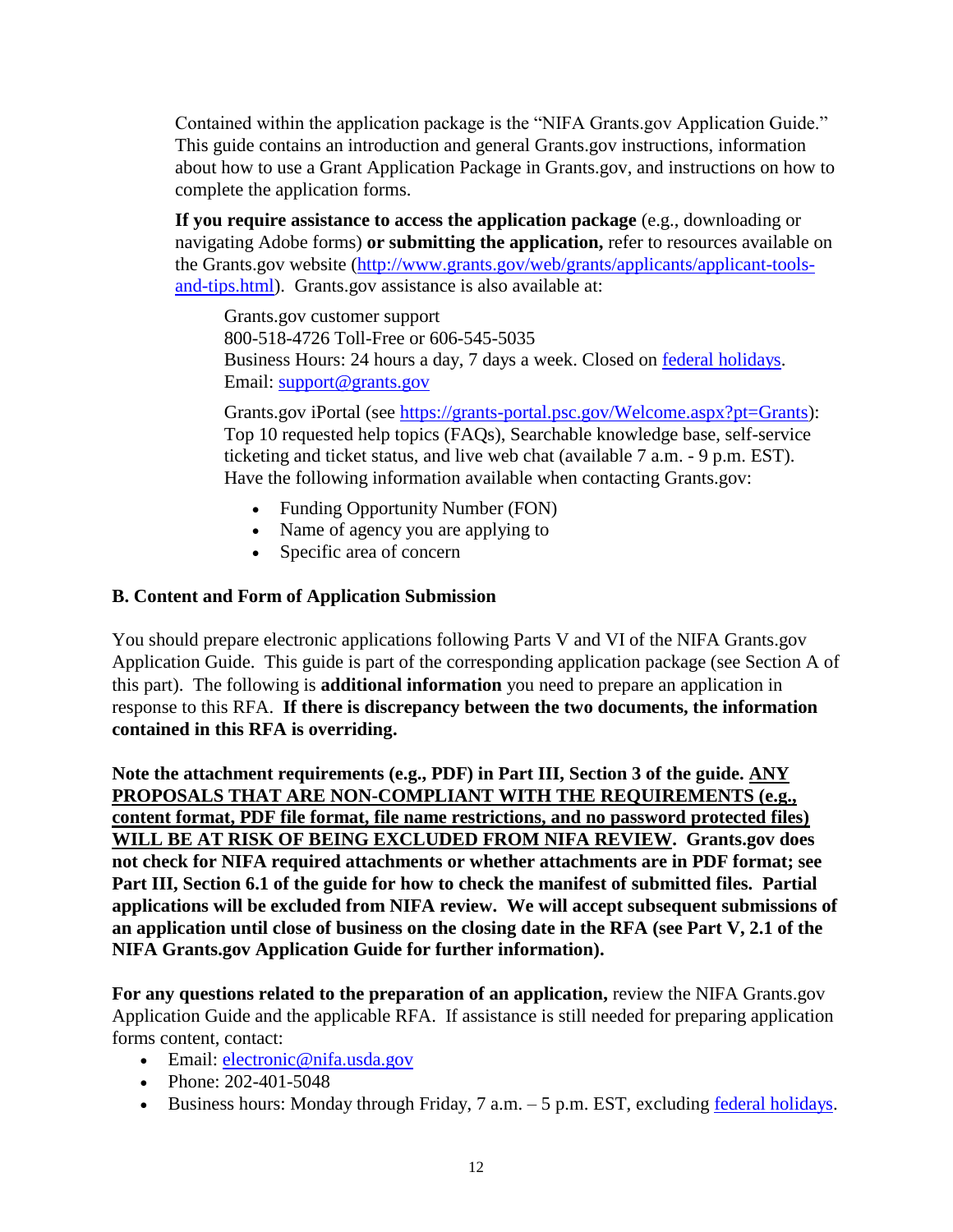#### **1. SF 424 R&R Cover Sheet**

Information related to the questions on this form is dealt with in detail in Part V, 2 of the NIFA Grants.gov Application Guide. See Part V, Section 2.18 of the NIFA Grants.gov Application Guide for the required certifications and assurances (e.g., Prohibition Against Entities Requiring Certain Internal Confidentiality Agreements).

#### **2. SF 424 R&R Project/Performance Site Location(s)**

Detailed information related to the questions on this form is available in Part V, 3 of the NIFA Grants.gov Application Guide.

#### **3. R&R Other Project Information Form**

Detailed information related to the questions on this form is available in Part V, 4 of the NIFA Grants.gov Application Guide.

#### **a. Field 7. Project Summary/Abstract.**

See Part V. 4.7 of NIFA Grants.gov Application Guide for further instructions and a link to a suggested template.

Proposals must include a Project Summary/Abstract page of 400 words or less. The summary page should include the following, in the order listed here:

- Project title;
- Names of PD, Co-PDs, and key project personnel and their affiliated institutions;
- Names of partnering institutions and organizations (if not already listed);
- A brief description of the proposed project, including the relevance of the project to the goals of the YFSEC Program needs;
- Funding amount requested by year and in total; and
- Whether the proposal includes a request for Center of Excellence consideration.

#### **b. Field 8. Project Narrative.**

NOTE: The Project Narrative shall not exceed 18 pages of written text regardless of whether it is single- or double-spaced and up to 5 additional pages for figures and tables. We have established this maximum (23 pages) to ensure fair and equitable competition. Applications exceeding the maximum page limitation will be disqualified from the review process and not considered for funding.

Grant-writing resources may be accessed at [http://nifa.usda.gov/resource/usda-grant-writing](http://nifa.usda.gov/resource/usda-grant-writing-webinar-series-partnership-stakeholders)[webinar-series-partnership-stakeholders.](http://nifa.usda.gov/resource/usda-grant-writing-webinar-series-partnership-stakeholders)

The Project Narrative must have six distinct sections, titled and presented in the following order: Introduction;

Objectives, Activities, and Timeline; Division of Labor; Performance Measurement/ Evaluation Plan; Management Plan; Budget Justification;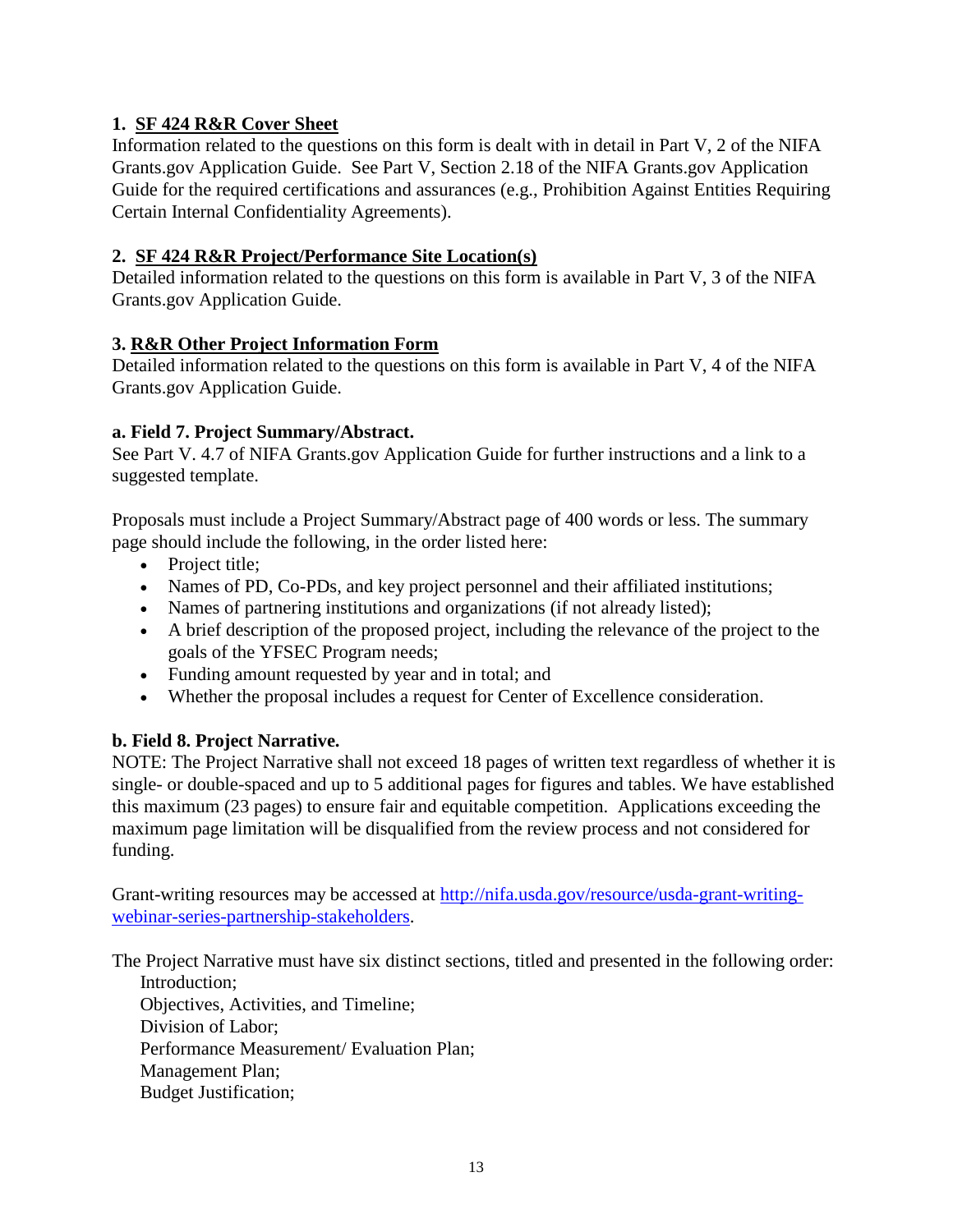Project Sustainability Plan; and

Centers of Excellence Request and Justification (if applicable).

#### **(a) Introduction**

Justify the need for the project by describing the nature and magnitude of the issue the project is seeking to address. Provide the most recent relevant data, including data on the incidence of injuries and health issues among the farming youth population. Provide references for data. Explain and substantiate any assumptions made.

In addition, please address the following elements:

- $\circ$  Briefly discuss related programs currently available and how your project will address existing gaps and limitations among currently available programs/services.
- oClearly identify population(s) your proposed project will reach out to and serve.
- $\circ$  If proposing to work with specific minority groups, describe prior experience your team has had in addressing the needs of that target audience. Describe your ability and readiness to provide appropriate (i.e., ethnically-, racially-, linguistically- and socioeconomically-sensitive) education, training, and outreach for such an audience(s). For example, if you will be serving Spanish-speaking or Native American communities, how will you ensure that your outreach and services are culturally appropriate and understandable?
- $\circ$  Justify your institution's and team's ability to meet the gaps and limitations in services by detailing your accomplishments from similar projects. If the project involves collaboration between Land Grant Institutions, clearly identify each institution's relevant previous work that speaks to its ability to successfully participate on the proposed project.
- o Identify your project partners. Provide justification for their selection. Clearly state the organizations' previous and current work that make it a good fit for the proposed project.
- o *If the proposed project is currently funded by the YFSEC program or has been funded by the YFSEC program in the past,* you must include also the following in your Introduction section:
	- A brief history of the current/past project and main project outcomes and/or impacts;
	- If your project has had a gap in funding from NIFA, explain how and at what level you were able to sustain the project since it last received funding from NIFA.

#### **(b) Objectives, Activities, and Timeline**

Provide a clear description of the project objectives and activities. Please use a Logic Model (for example resource on Logic Models, see https://cyfar.org/ilm 1 1). The following elements must be addressed:

- o Objectives must addressed program priorities listed in Part I, Section B.
- o Explain how the activities will help to achieve the objectives and the intended target audience.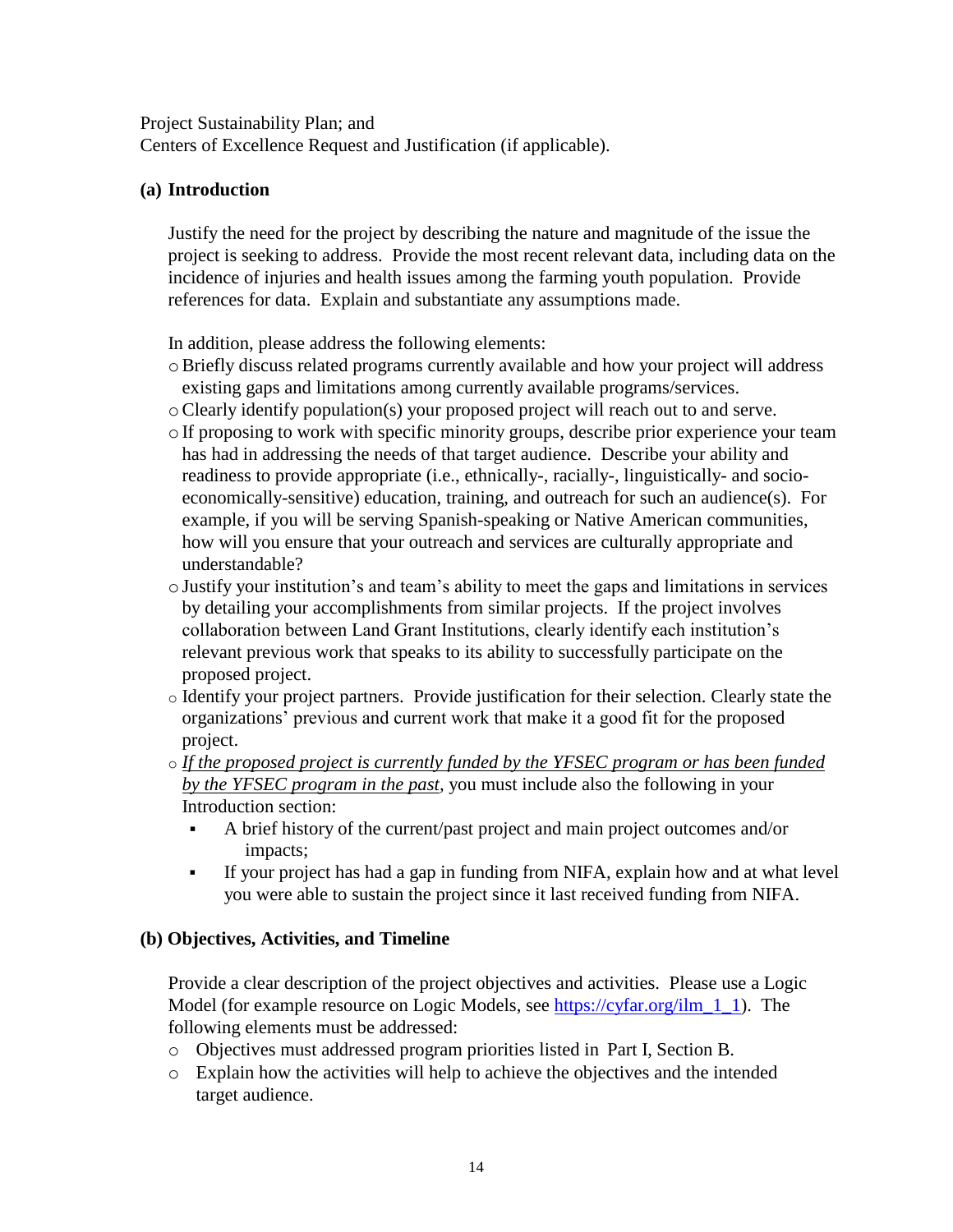- o Clearly show the relationships between objectives, inputs, activities, desired outcomes, and anticipated impacts.
- o The sum of activities under each objective must lead to completion of those objectives within the 4-year maximum project duration. Group activities and associated outcomes and impacts by project year (FY 2017, FY 2018, FY 2019, and FY 2020).
- o When describing project outcomes to be tracked, indicate when (e.g., before and/or after a given activity) you plan to monitor your project outcomes and how you intend to measure them. Outcomes monitoring plan should allow you to annually review outcomes achieved and to use results to inform, refine and adjust future project plans as needed.

Provide a *Timeline* to demonstrate the duration and the sequence of project activities, as well as division of labor (as noted in the next section of this RFA). Each objective may have multiple activities. Chart against a quarterly scale, so that the Timeline depicts four (4) years and 16 quarters.

Identify implementation challenges and project procedures limitations you might encounter during the course of the proposed projects. Briefly describe how you plan to address those challenges and limitations.

#### **(c) Division of Labor**

List State Cooperative Extension System and other partner organizations collaborating on the project. For each, briefly describe type of activities for which they will provide leadership. For further details regarding division of labor, refer readers to the project timeline.

Within the project timeline, include a column that shows responsibilities of the respective organizations under appropriate objectives/activities.

Land-Grant Institutions submitting joint applications must demonstrate that the institutions' roles and responsibilities in regards to main aspects of project development, implementation and outcome evaluation will be equitable and appropriate.

Applicants proposing SAY National Clearinghouse project should describe in this section the projected composition and role(s) of their SAY National Steering Committee.

#### **(d) Performance Measurement/Evaluation Plan**

Proposals should contain a strong performance measurement plan that clearly states the goals of the project and explains how project activities will lead to results (both outputs and outcomes). The plan will identify the project's most significant outcomes and explain the methods by which those outcomes will be measured. We strongly recommend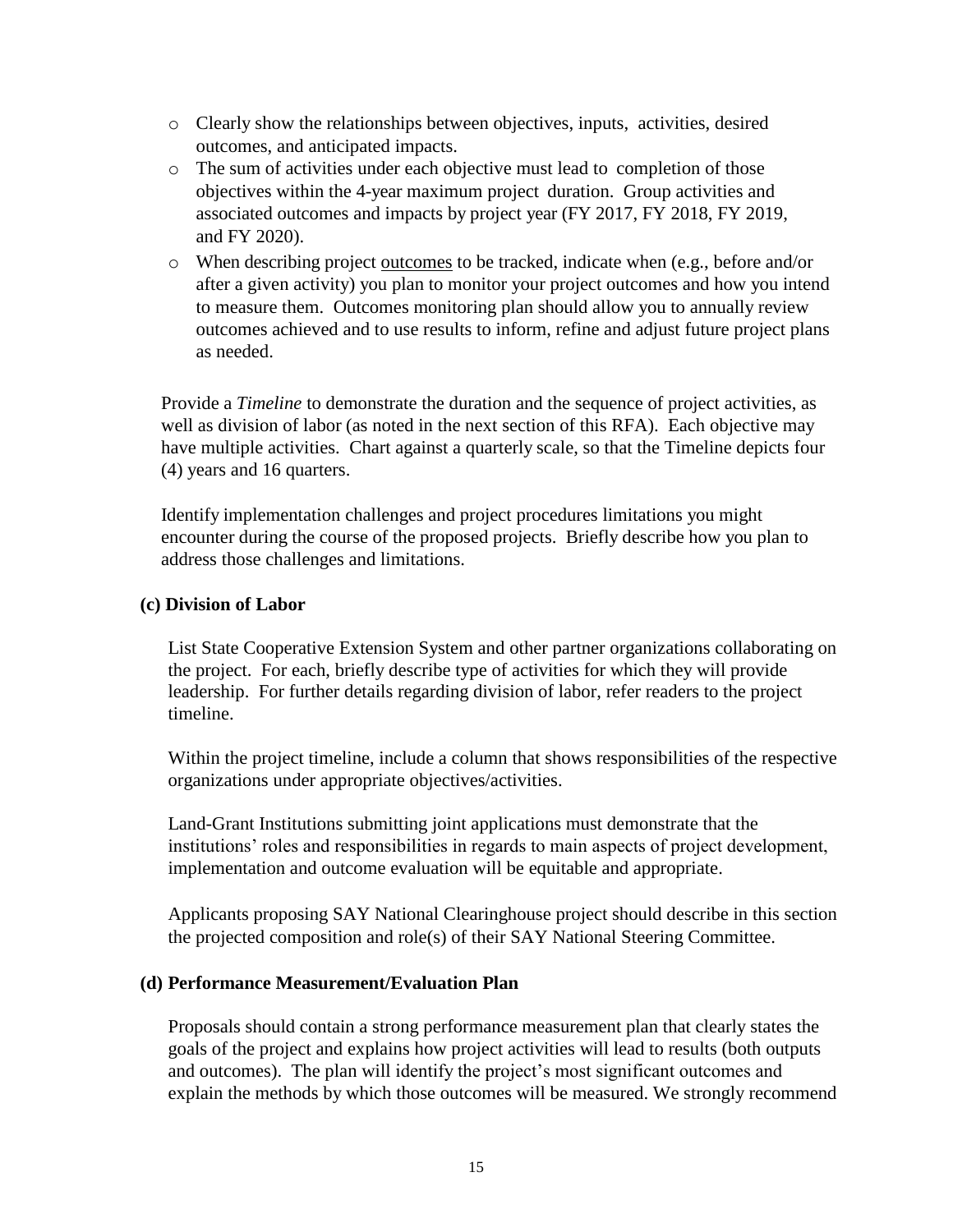that these plans include or refer to the project's logic model. Please be as specific as possible in describing the linkages among activities, outputs, and different types of outcomes (e.g., changes in participant knowledge, awareness, competency, and behavior or changes in condition).

NIFA encourages projects to consider including an evaluator/evaluation-skilled person on the project who can assist with development of a performance measurement plan and, if funds are available, help carry out that plan. The purpose of the performance measurement is to help determine whether a project has achieved its objectives, whether it has reached intended outcomes, and what level of performance has been achieved.

#### **(e) Management Plan**

Provide a brief summary of key staff who will manage the proposed project, their individual roles on the project, and percent of time they will be dedicating to the project. If the percentages are expected to change in Years 2, 3, or 4 of the proposed project, please indicate so and provide an explanation.

Describe how the relationship between the State Cooperative Extension System and the partner organizations will be managed. If the proposed project represents a collaboration between two or more Land Grant Institutions, provide an explanation of how the relationship between the agencies will be managed.

Describe the fiscal and administrative oversight provided by the Land Grant Institution(s) and the partner organizations.

Indicate who on the team will provide the project outcomes evaluation oversight.

#### **(f) Budget** (as below #6. R&R Budget) **and Budget Justification**

There is a direct relationship between the items in the budget and budget justification, as well as between budget justification and the objectives/activities contained in the Project Narrative.

Every item in the budget needs to be justified in the proposal. The amount of detail depends on the nature of the project and the breakdown of costs.

Proposed budgets must not exceed \$100,000 per year level or request funding for more than 4 years in total.

Budget breakdown and justification need to be provided for each year of funding being requested.

Annual budgets should include estimated 2-day travel costs to attend a SAY NSC meeting at NIFA (Washington, DC). Annual budgets of applications proposing to conduct SAY National Clearinghouse project should also include estimated costs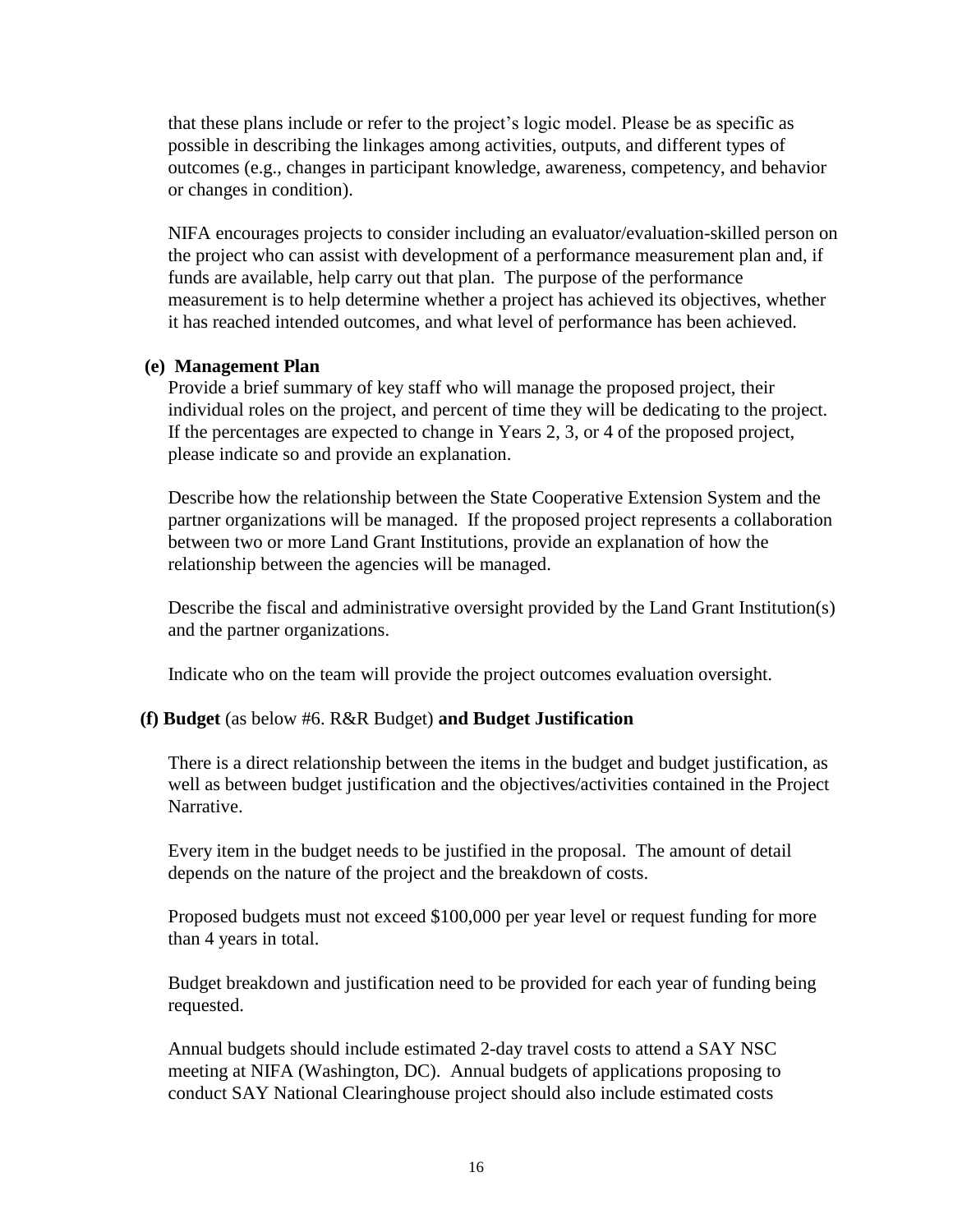associated with organizing annual meetings of the SAY NSC, to be held at NIFA. Projects that represent a collaboration between two or more Land Grant Institution need to include at least one representative from each of the institutions at the annual meetings of SAY NSC.

In Budget Justification, costs (e.g., personnel, materials, travel, etc.) are to be broken down and itemized rather than shown as lump sums.

#### **(g) Project Sustainability Plan**

Describe steps you will undertake during the course of the proposed project activities to assess options and opportunities for project's sustainability beyond the life of the NIFA YFSEC grant. Include your proposed project sustainability activities in the proposal timeline.

Identify opportunities (e.g., resources, trainings, collaborations) you plan to tapinto/develop/enhance during the life of the proposed project that will help you sustain program operations after NIFA funding has expired.

Describe how you plan to track your project sustainability planning efforts during the course of the proposed project implementation.

#### **(h) Center of Excellence Justification**

For consideration as a COE, you must provide a brief justification statement, as part of your Project Narrative and within the page limits provided, which describes how you meet the standards of a COE, based on the following criteria:

(A)The ability of the COE to ensure coordination and cost effectiveness by reducing unnecessarily duplicative efforts in the research, teaching, and extension activities outlined in this application;

(B)In addition to any applicable matching requirements, the ability of the COE to leverage available resources by using public-private partnerships among agricultural industry groups, institutions of higher education, and the federal government in the proposed research and/or extension activities outlined in this application. Resources leveraged should be commensurate with the size of the award;

(C) The planned scope and capability of the COE to implement teaching initiatives that increase awareness and effectively disseminate solutions to target audiences through extension activities of the proposed research and/or extension activity outlined in this application; and

(D) The ability or capacity of the COE to increase the economic returns to rural communities by identifying, attracting, and directing funds to high-priority agricultural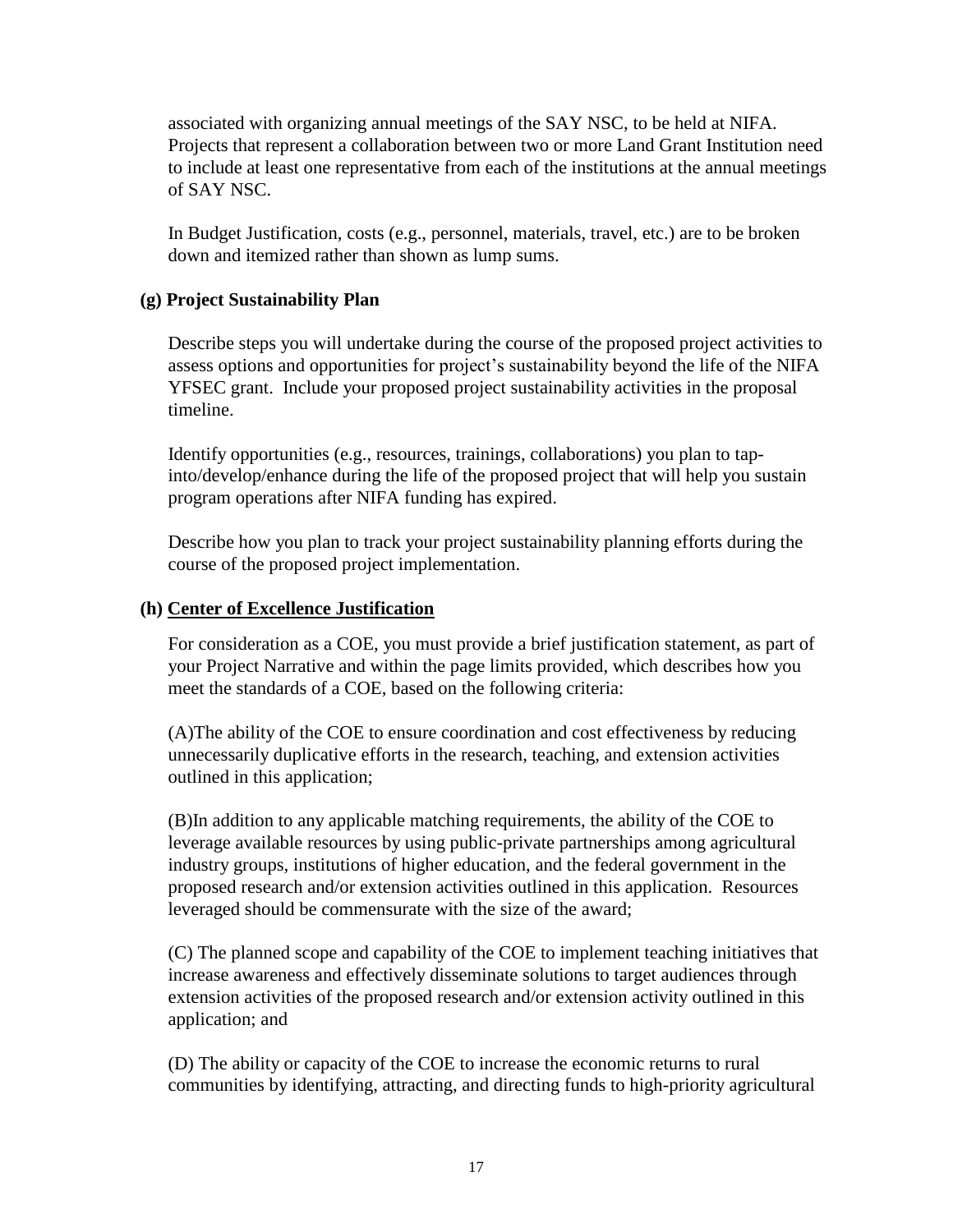issues in support of and as a result of the implementation of the proposed research and/or extension activity outlined in this application.

Additionally, where practicable (not required), COE applicants should describe proposed efforts to improve teaching capacity and infrastructure at colleges and universities (including land-grant colleges and universities, cooperating forestry schools, certified Non-Land Grant Colleges of Agriculture (NLGCA) (list of certified NLGCA is available at [http://www.nifa.usda.gov/funding/pdfs/nlgca\\_colleges.pdf\)](http://www.nifa.usda.gov/funding/pdfs/nlgca_colleges.pdf), and schools of veterinary medicine).

#### **c. Field 12. Add Other Attachments**

See Part V. Section 4.12 of the NIFA Grants.gov Application Guide (Field 12 on the form) for instructions regarding mandatory Felony Convictions or Tax Delinquent Status.

 **Letter(s) of Commitment from Collaborators on the Proposed Project** (e.g., 1862, 1890 or 1994 Land Grant Institutions, Minority Serving Institutions, eXtension.) The letters must state the partner institution's readiness to collaborate on the proposed project and describe the partner's specific role on the project.

(*Note: If partnering with eXtension, you must have a letter of acknowledgement from eXtension and a letter of commitment from the Ag Safety and Health Community of Practice. For detailed guidance on how to partner with eXtension, go to [http://create.extension.org/node/2057.](http://create.extension.org/node/2057)* ) Title the attachment(s) as, for example, "LGULetter", "MSILetter" or "eXtensionLetter".

#### **4. R&R Senior/Key Person Profile (Expanded)**

Detailed information related to the questions on this form is available in Part V, 5 of the NIFA Grants.gov Application Guide. This section of the guide includes instructions about senior/key person profile requirements, and details about the biographical sketch and the current and pending support, including a link to a suggested template for the current and pending support.

**5. R&R Personal Data –** As noted in Part V, 6 of the NIFA Grants.gov Application Guide, the submission of this information is voluntary and is not a precondition of award. Part V.6 also notes the importance and use of the information.

#### **6. R&R Budget**

Detailed information related to the questions on this form is available in Part V, 7 of the NIFA Grants.gov Application Guide.

#### **7. Supplemental Information Form**

Detailed information related to the questions on this form is available in Part VI, 1 of the NIFA Grants.gov Application Guide.

**a. Field 2. Program to which you are applying.** Enter the program code name (i.e., enter "Youth Farm Safety") and the program code (i.e., enter "RB"). Note that accurate entry of the program code is very important for proper and timely processing of an application.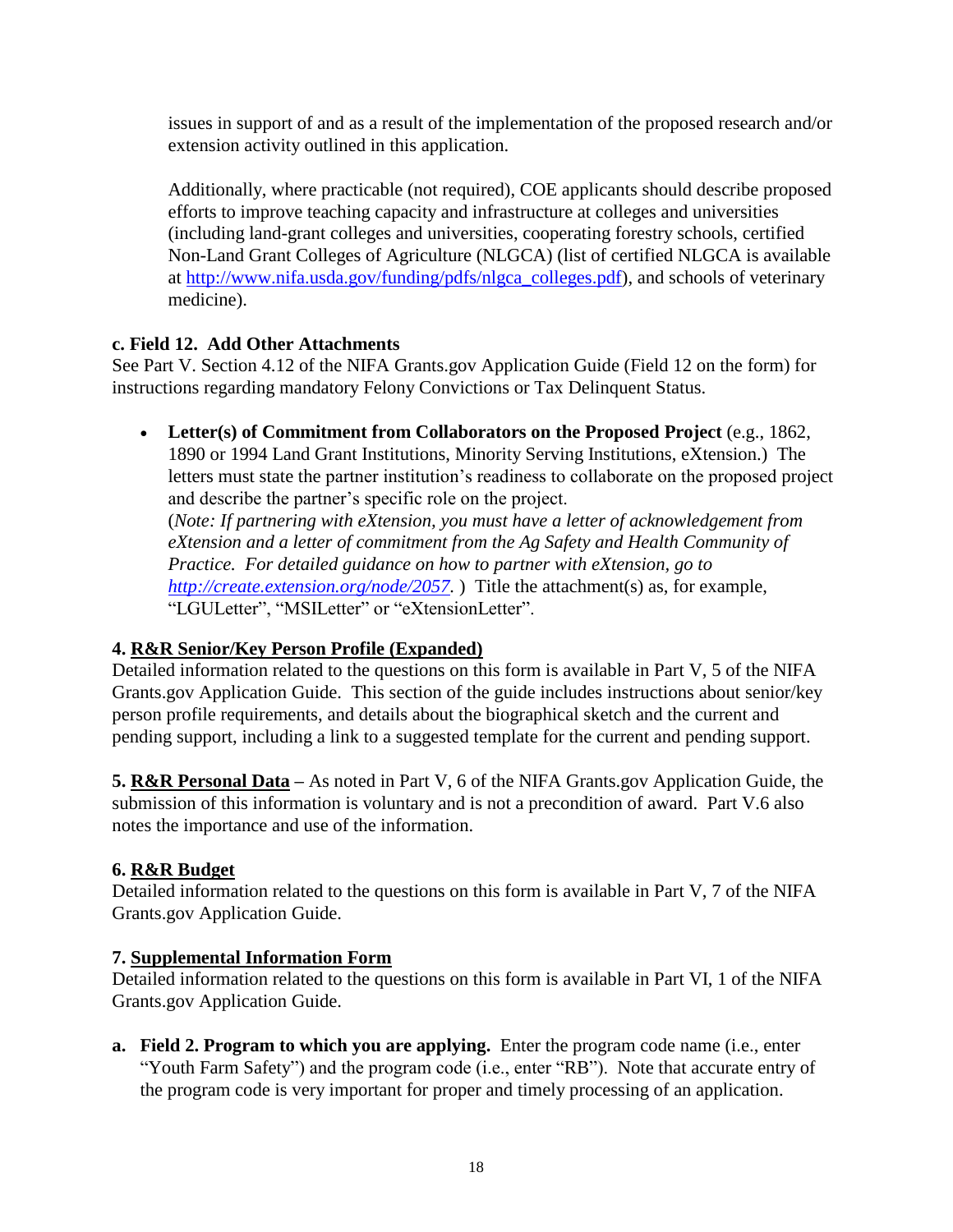**b. Field 8. Conflict of Interest List**. See Part VI, 1.8 of the NIFA Grants.gov Application Guide for further instructions and a link to a suggested template.

#### **c. Field 9. Bibliography**

No page limit. Submit as an attachment in PDF format. Title the attachment as "BibliographyReferencesCited".

All work cited in the proposal must be referenced in this section of the application. All references must be complete, include titles and all co-authors, conform to an acceptable journal format, and be listed in alphabetical order using the last name of the first author or listed by number in the order of citation.

#### <span id="page-18-0"></span>**C. Submission Dates and Times**

We recommend that you conduct an administrative review of the application before submission of it via Grants.gov to ensure that it complies with all preparation instructions. An application checklist is included in Part VII of the NIFA Grants.gov Application Guide to assist with this review.

While the checklist should be used to check the application for completeness, the application should be checked for the following required item(s). This is not an exhaustive list of required items; it only serves to highlight required items that are sometimes overlooked by applicants:

- Abstract
- Project Narrative
- Logic Model
- Timeline
- Bibliography
- Current and Pending Support forms
- Conflict of Interest forms
- Letters of Commitment
- Mandatory Felony Convictions or Tax Delinquent Status

#### **Instructions for submitting an application are included in Part IV, Section 1.9 of the NIFA Grants.gov Application Guide.**

Applications must be received by Grants.gov by **5 p.m. Eastern Time on May 10, 2017.** Applications received after this deadline will normally not be considered for funding.

**If you have trouble submitting an application to Grants.gov, you should FIRST contact the Grants.gov Help Desk to resolve any problems. Keep a record of any such correspondence. See Part IV. A for Grants.gov contact information.**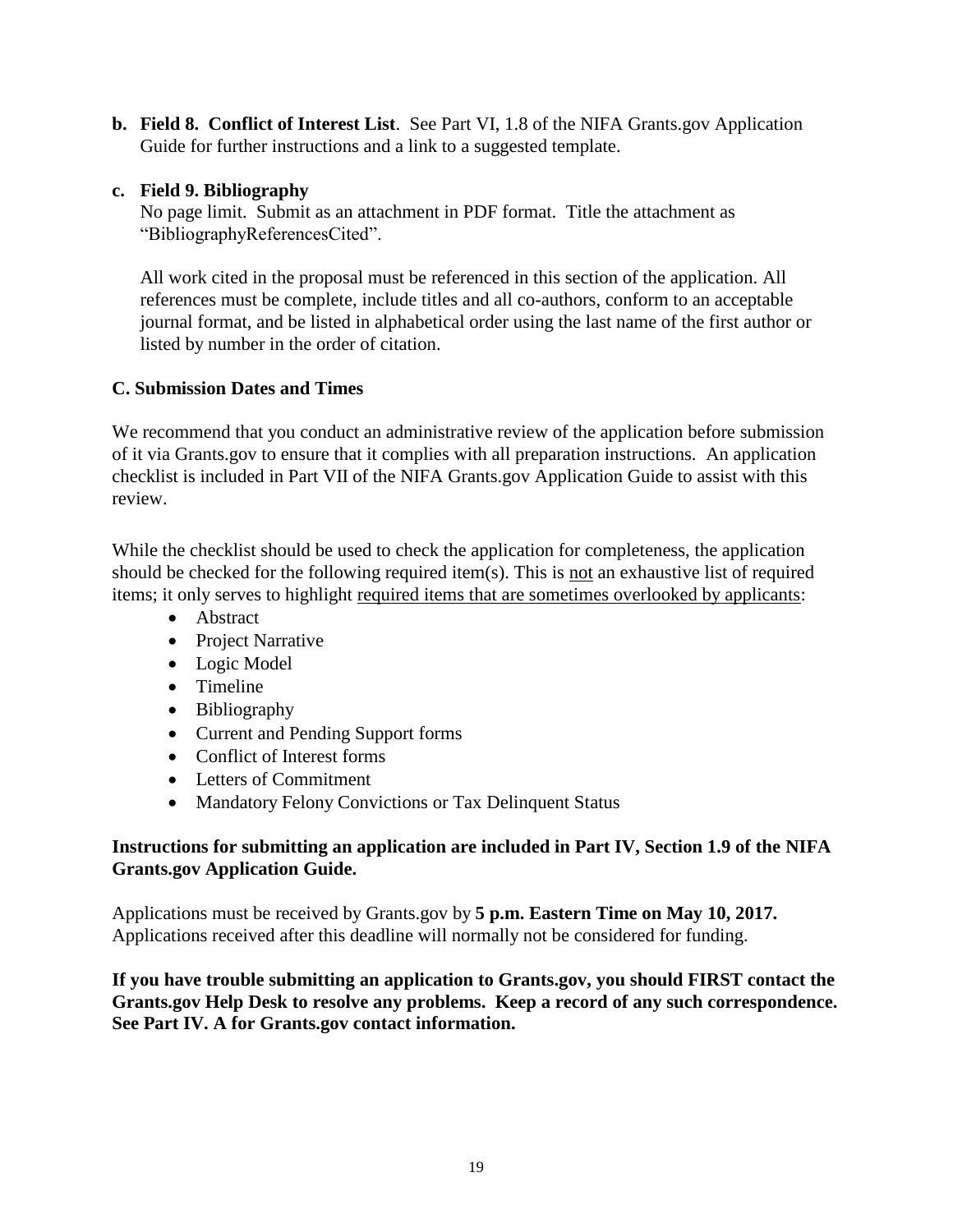We send email correspondence to the AR regarding the status of submitted applications. We strongly encourage you to provide accurate email addresses, where designated, on the SF-424 R&R Application for Federal Assistance.

If the AR has not received correspondence **from NIFA** regarding a submitted application within 30 days of the established deadline, contact the Agency Contact identified in Part VII of the RFA and request the proposal number assigned to the application. **Failure to do so may result in the application not being considered for funding by the peer review panel. Once the application has been assigned a proposal number, you should cite this number on all future correspondence.**

#### <span id="page-19-0"></span>**D. Funding Restrictions**

Pursuant to Section 1473 of the National Agricultural Research, Extension, and Teaching Policy Act of 1977 (NARETPA), as amended, 7 U.S.C. 3319, **indirect costs and tuition remission are not allowable costs under Section 3(d) of Smith-Lever funded projects, and no funds will be approved for this purpose.** Costs that are a part of an institution's indirect cost pool (e.g., administrative or clerical salaries) may not be reclassified as direct costs for the purpose of making them allowable.

NIFA has determined that grant funds awarded under this authority may not be used for the renovation or refurbishment of research, education, or Extension space; the purchase or installation of fixed equipment in such space; or the planning, repair, rehabilitation, acquisition, or construction of buildings or facilities.

Unallowable costs include, but are not limited to, the following examples:

1. Entertainment Costs not permitted include banquets, award ceremonies, and meals for persons not traveling on behalf of the project except when provided to maintain the continuity of a meeting, tickets to shows or sporting events, and alcoholic beverages.

2. Awards and Certificates of Achievement are disallowed by 2 CFR 200, the Uniform

Administrative Requirement, Cost Principles, and Audit Requirements for Federal Awards.

3. Facility Costs not permitted include the renovation or refurbishment of research, education, or extension space; the purchase or installation of fixed equipment in such space; or the planning, repair, rehabilitation, acquisition, or construction of buildings or facilities.

<span id="page-19-1"></span>4. Any expense not directly related to the program or project is considered unallowable. Examples include child-care services, kitchen help hired to prepare refreshments, and promotional or appreciation gifts such as clothing, coffee mugs, or bags.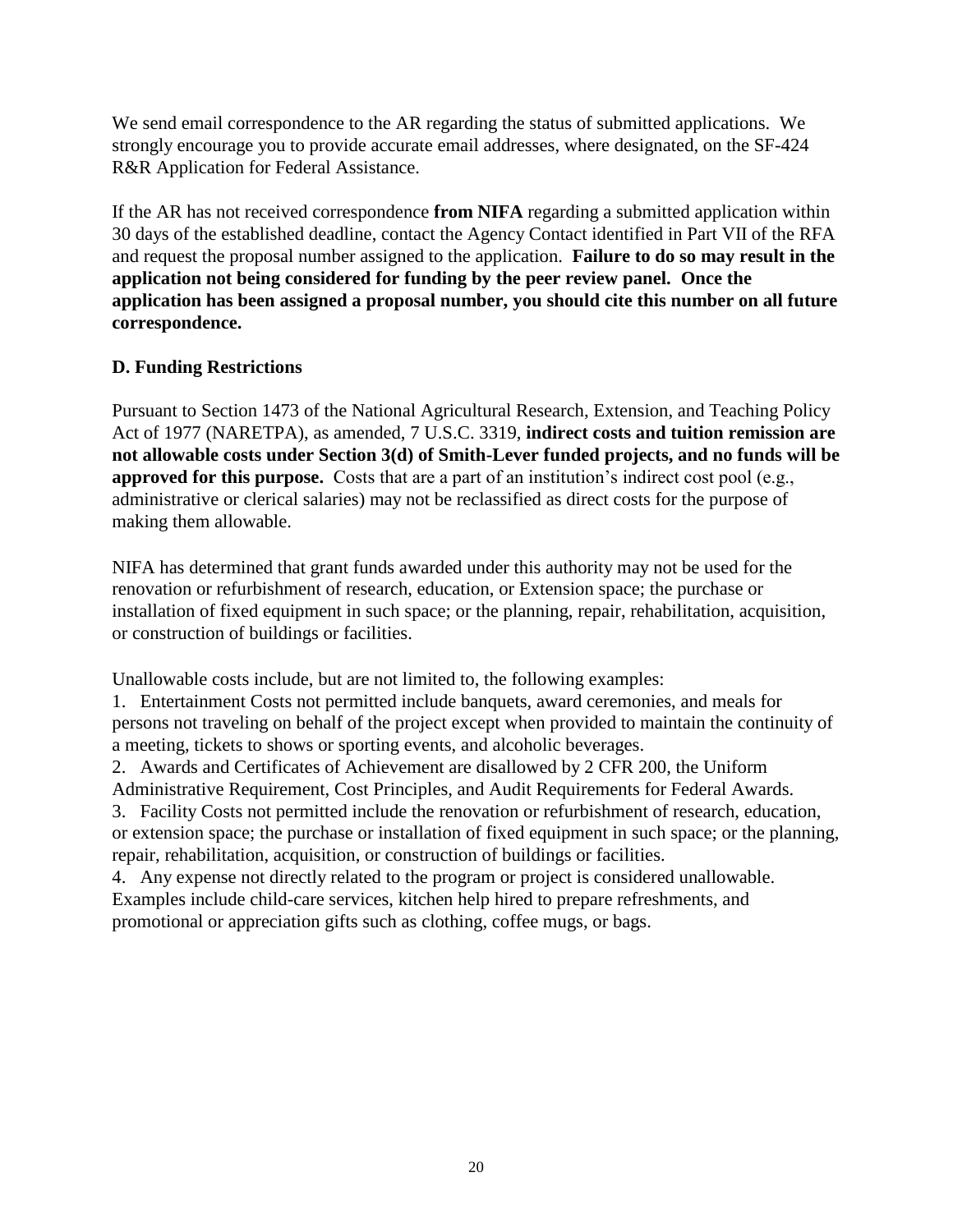#### **E. Other Submission Requirements**

#### **You should follow the submission requirements noted in Part IV, Section 1.9 in the document entitled "NIFA Grants.gov Application Guide."**

For information about the **status of a submitted application**, see Part III, Section 6 of the NIFA Grants.gov Application Guide.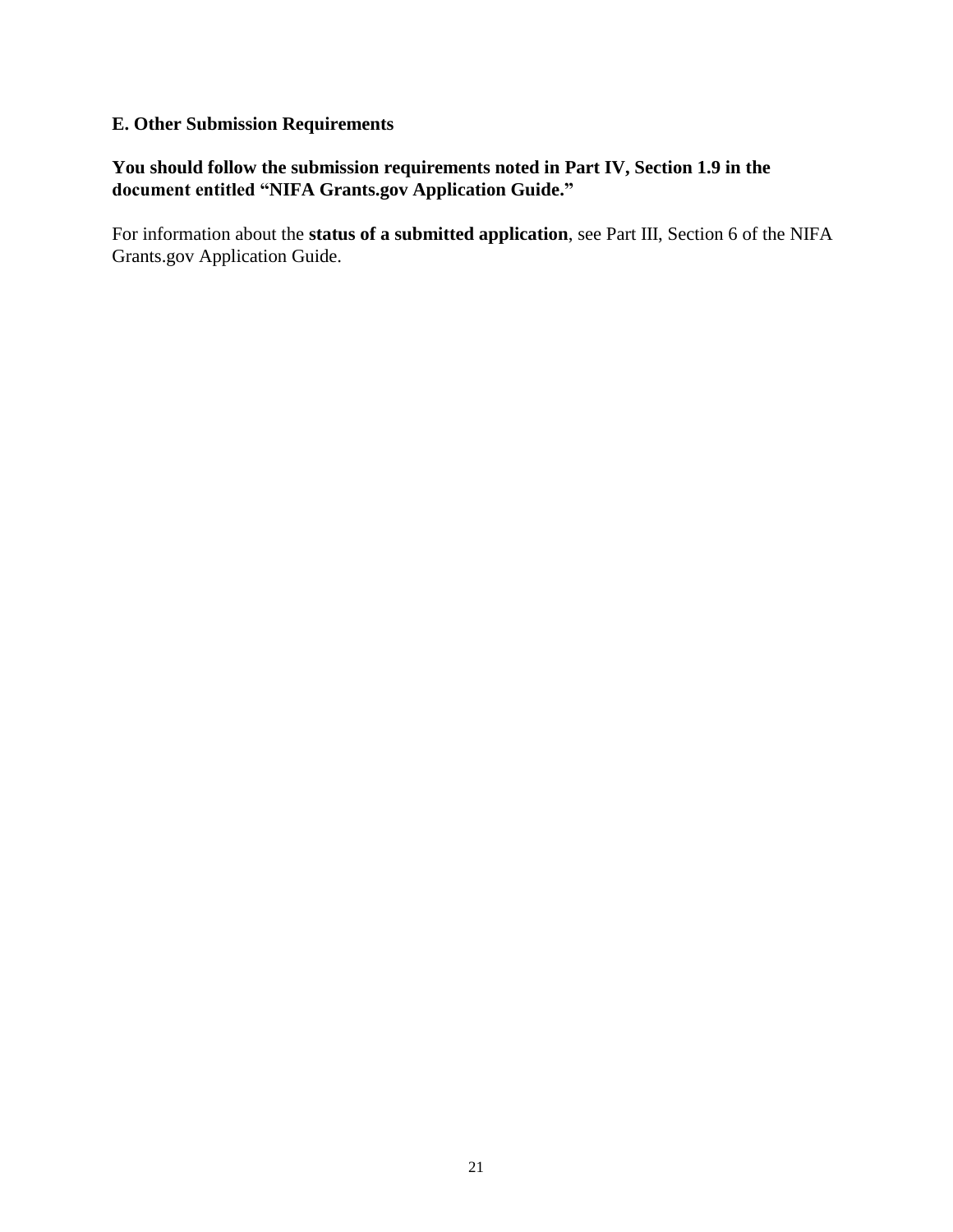### <span id="page-21-0"></span>**PART V—APPLICATION REVIEW REQUIREMENTS**

#### <span id="page-21-1"></span>**A. General**

We evaluate each application in a two-part process. First, we screen each application to ensure that it meets the administrative requirements as set forth in this RFA. Second, a technical review panel will evaluate applications that meet the administrative requirements.

We select reviewers based upon their training and experience in relevant scientific, extension, or education fields, taking into account the following factors:

- the level of relevant formal scientific, technical education, or extension experience of the individual, as well as the extent to which an individual is engaged in relevant research, education, or extension activities;
- the need to include experts from various areas of specialization within relevant scientific, education, or extension fields;
- the need to include other experts (e.g., producers, range or forest managers/operators, and consumers) who can assess relevance of the applications to targeted audiences and to program needs;
- the need to include experts from a variety of organizational types (e.g., colleges, universities, industry, state and federal agencies, and private profit and non-profit organizations) and geographic locations;
- the need to maintain a balanced composition with regard to minority and female representation and an equitable age distribution; and
- the need to include reviewers who can judge the effective usefulness of each application to producers and the general public.

After each peer review panel has completed its deliberations, the responsible program staff of the YFSEC program will recommend that your project be approved for support from currently available funds or be declined due to insufficient funds or unfavorable review.

YFSEC program reserves the right to negotiate with the PD/PI and/or with the submitting organization or institution regarding project revisions (e.g., reductions in the scope of work, funding level, period, or method of support) prior to recommending any project for funding.

We will send copies of reviews, *not* including the identity of reviewers, and a summary of the panel comments to the PD after the review process has been completed.

#### <span id="page-21-2"></span>**B. Evaluation Criteria**

We will use the evaluation criteria below to review applications submitted in response to this RFA: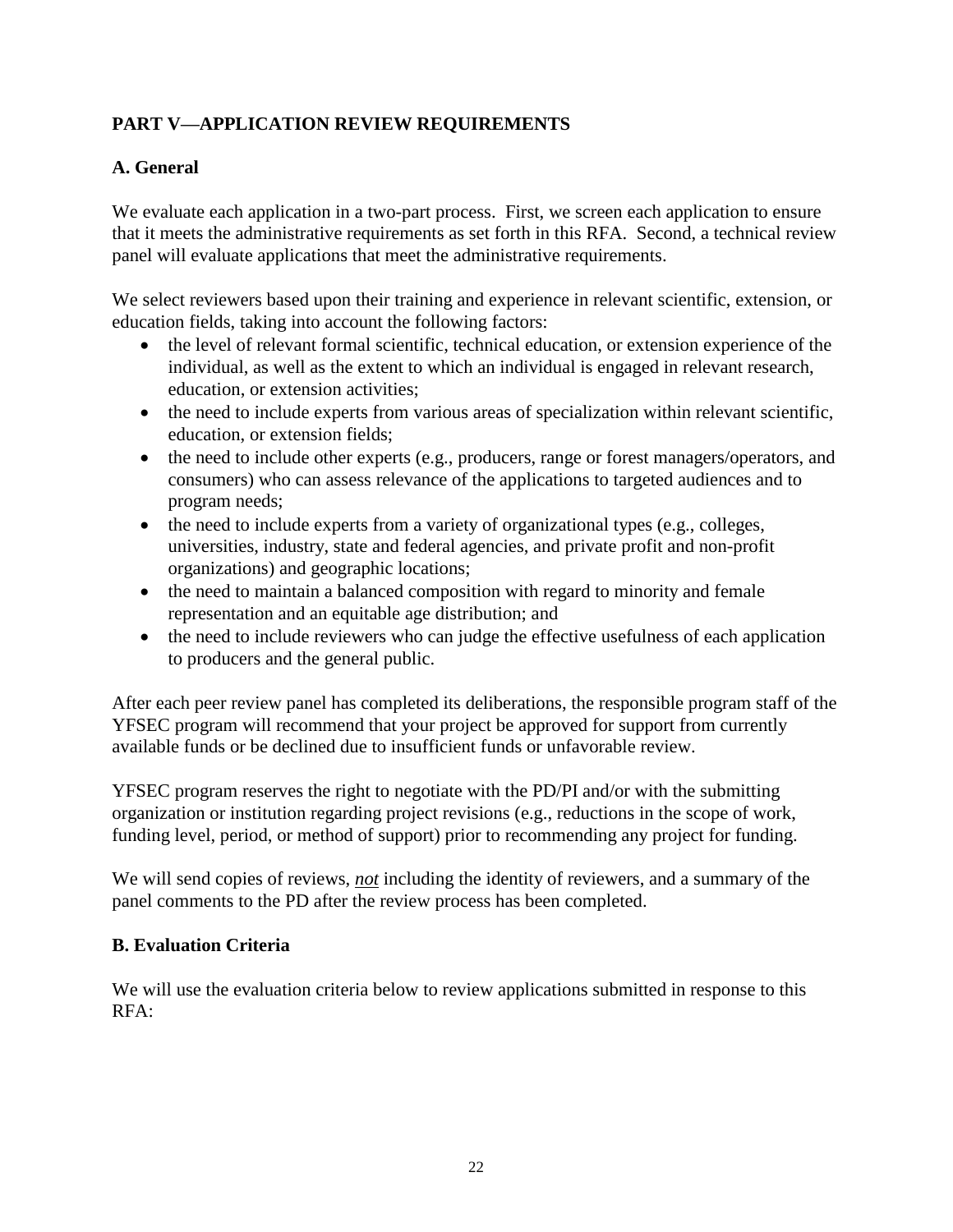#### a) Potential for Advancing Impact Upon and Outreach to Youth and Instructors (25 points).

This criterion is used to assess the likelihood that the project will have an impact upon and advance the outreach to youth and/or youth farm safety instructors. Elements considered include those required for the Introduction section of proposals (see Part IV. B.3.b. (a))

b) Proposed Objectives, Activities, and Timeline (25 points).

This criterion relates to the soundness of the proposed approach including objectives, methodology, plan of operation, timetable, logic model, outputs, desired outcomes, and anticipated impacts. Elements considered include those required for the Objectives, Activities and Timeline section of proposals (see Part IV. B.3.b. (b))

c) Proposed Division of Labor (10 points)

This criterion relates to the adequacy of the lead and partner organizations to conduct the proposed project and the division of activities for which each entity in the collaboration will provide leadership, whether the institutions' roles and responsibilities in regards to main aspects of project development, implementation and outcome evaluation are equitable and appropriate. Elements considered include those required for the Division of Labor section of proposals (see Part IV. B.3.b. (c))

d) Proposed Performance Measurement Plan (10 points)

This criterion is used to assess soundness of the proposed performance measurement plan, whether the project's expected outcomes are identified and whether the methods by which those outcomes will be measured are clearly noted. Elements considered include those required for the Performance Measurement/Evaluation Plan section of proposals (see Part IV. B.3.b. (d))

e) Proposed Management Plan (10 points)

This criterion relates to the adequacy of the lead and partner organizations to conduct the proposed project, the number and qualifications of key persons who will develop and carry out the project, and the qualifications of project personnel who will provide oversight and the assessment of project results and reporting of those results. Elements considered include those required for the Management Plan section of proposals (see Part IV. B.3.b. (e))

f) Budget and Cost-Effectiveness (10 points)

This criterion relates to the extent to which the total budget adequately supports the project and is cost effective. Elements considered include the necessity and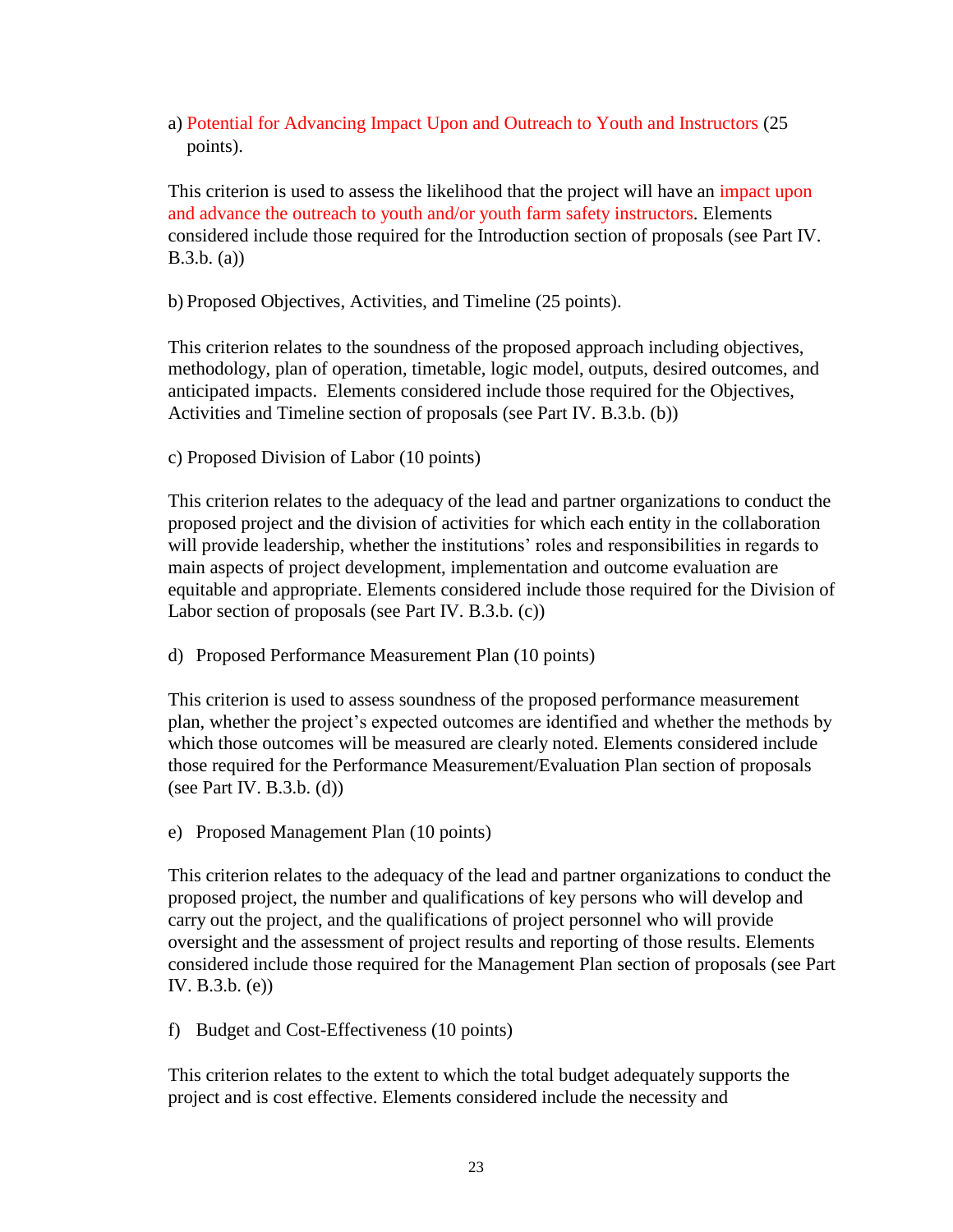reasonableness of costs to carry out project activities and achieve project objectives; the appropriateness of budget allocations between the applicant and any collaborating institution(s); the adequacy of time committed to the project by key project personnel; and the degree to which the project maximizes the use of limited resources. Elements considered include those required for the Budget and Budget Justification section of proposals (see Part IV. B.3.b. (f))

g) Proposed Project Sustainability Plan (10 points)

This criterion assesses soundness and feasibility of the steps to be undertaken during the course of the proposed project activities to assess options and opportunities for project's sustainability beyond the life of the NIFA YFSEC grant. Elements considered include those required for the Budget and Budget Justification section of proposals (see Part IV. B.3.b. (g))

All eligible applicants will be competitively peer reviewed (as described in Part V, A and B of this RFA), and ranked in accordance with the evaluation criteria. Those that rank highly meritorious and requested to be considered as a COE will be further evaluated by the peer panel to determine whether they have met the standards to be a COE (Part III, C and Part IV, B). In instances where they are found to be equally meritorious with the application of a non-COE, based on peer review, selection for funding will be weighed in favor of applicants meeting the COE criteria. NIFA will effectively use the COE prioritization as a "tie breaker." Applicants that rank highly meritorious but who did not request consideration as a COE or who are not deemed to have met the COE standards may still receive funding.

In addition, the applicant's Notice of Award will reflect that, for the particular grant program, the applicant meets all of the requirements of a COE. Entities recognized as excellence COE will maintain that distinction for the duration of their period of performance or as identified in the terms and conditions of that award.

#### <span id="page-23-0"></span>**C. Conflicts of Interest and Confidentiality**

During the peer evaluation process, we take extreme care to prevent any actual or perceived conflicts of interest that may impact review or evaluation. See [http://www.nifa.usda.gov/business/competitive\\_peer\\_review.html](http://www.nifa.usda.gov/business/competitive_peer_review.html) for further information about conflicts of interest and confidentiality as related to the peer review process.

#### <span id="page-23-1"></span>**D. Organizational Management Information**

Specific management information relating to an applicant shall be submitted one-time, with updates on an as-needed basis. This requirement is part of the responsibility determined prior to the award of a grant identified under this RFA, if such information has not been provided previously under this or another NIFA program. We will provide you copies of forms recommended for use in fulfilling these requirements as part of the pre-award process. Although an applicant may be eligible based on its status as one of these entities, there are factors that may exclude an applicant from receiving federal financial and nonfinancial assistance and benefits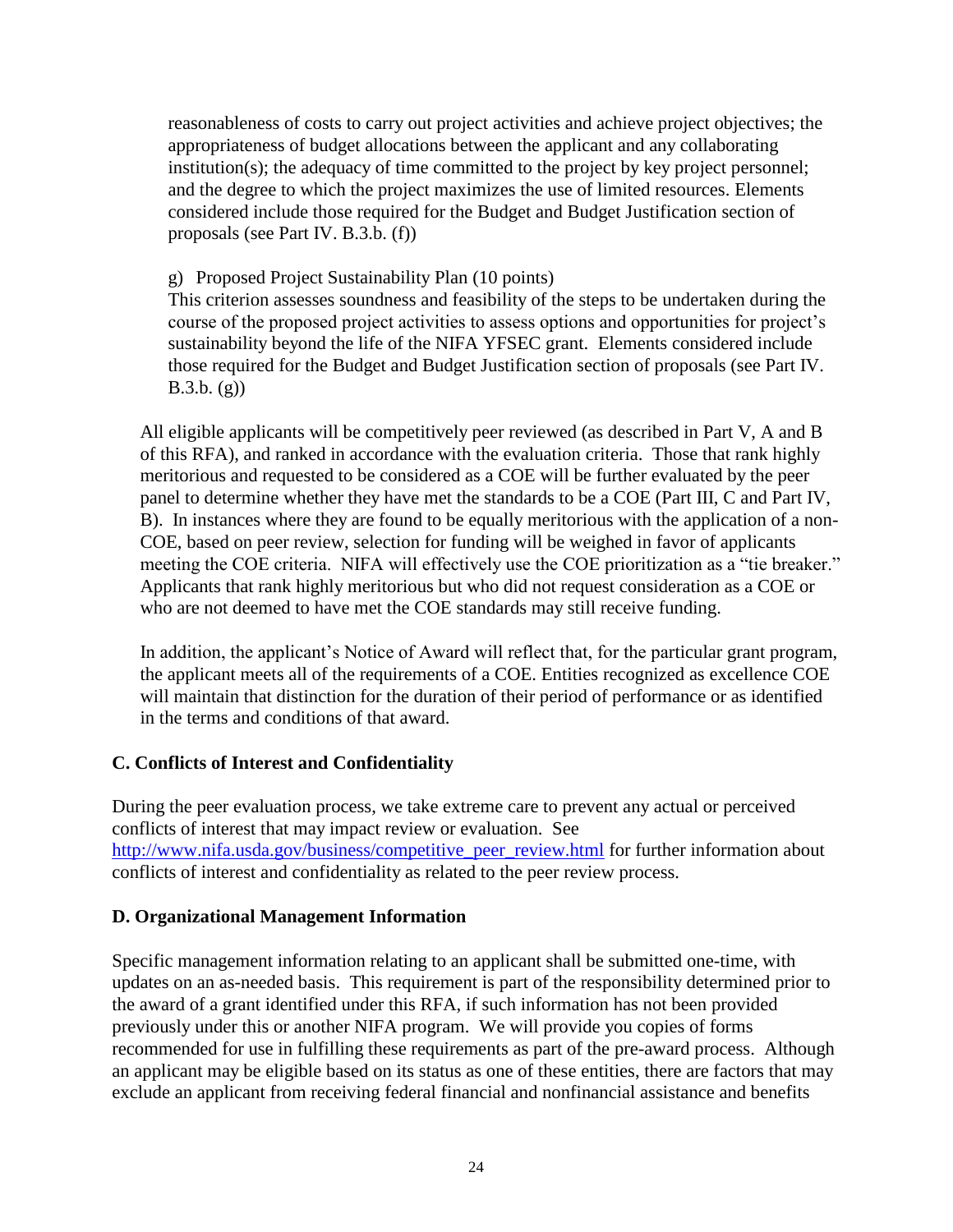under this program (e.g., debarment or suspension of an individual involved or a determination that an applicant is not responsible based on submitted organizational management information).

#### <span id="page-24-0"></span>**E. Application Disposition**

An application may be withdrawn at any time before a final funding decision is made regarding the application. Each application that is not selected for funding, including those that are withdrawn, will be retained by the YFSEC program for a period of three years.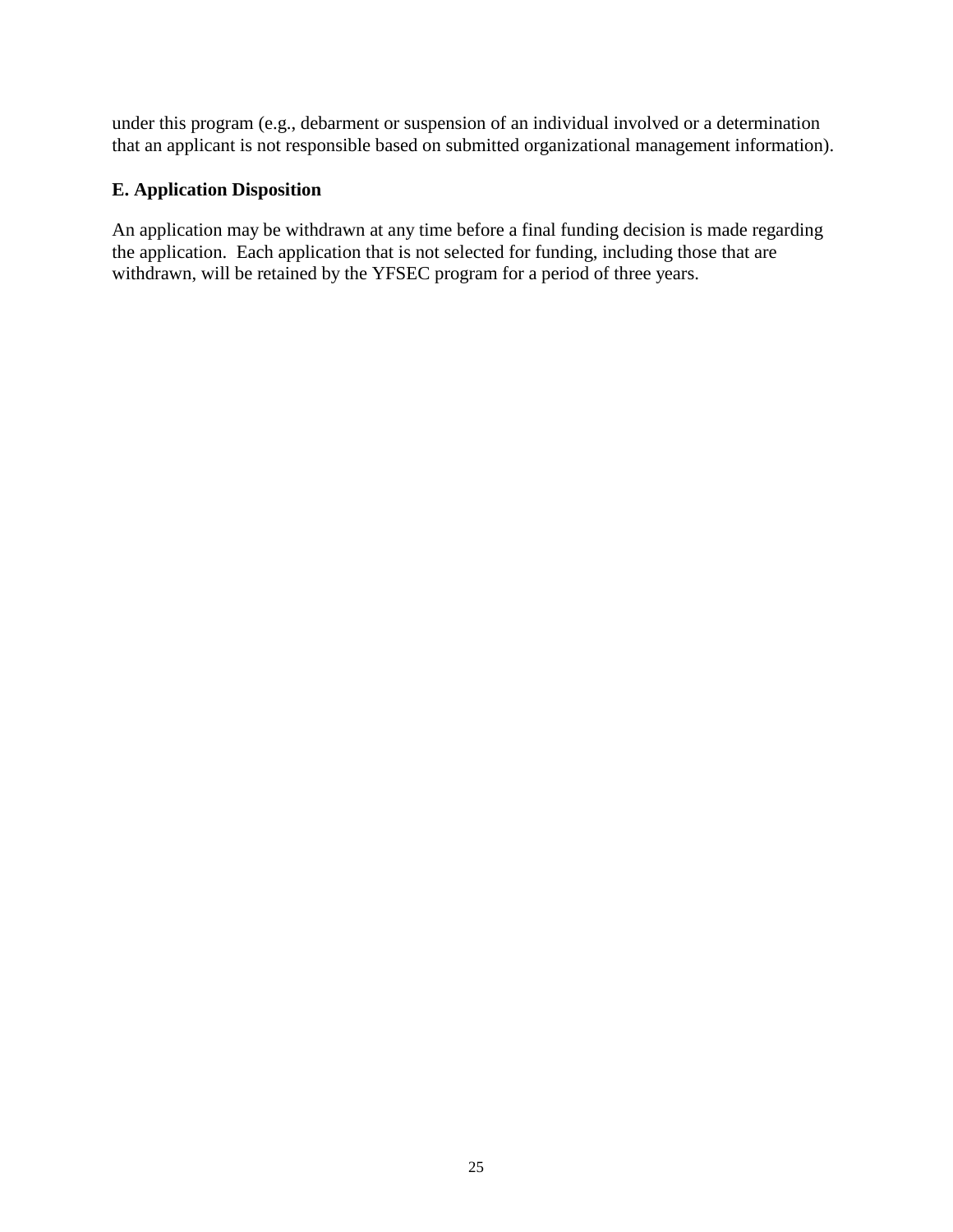#### <span id="page-25-0"></span>**PART VI—AWARD ADMINISTRATION**

#### <span id="page-25-1"></span>**A. General**

Within the limit of funds available for such purpose, the NIFA awarding official shall make grants to those responsible, eligible applicants whose applications are judged most meritorious under the procedures set forth in this RFA. The date specified by the NIFA awarding official as the effective date of the grant shall be no later than September 30 of the federal fiscal year in which the project is approved for support and funds are appropriated for such purpose, unless otherwise permitted by law. The project need not be initiated on the grant effective date, but as soon thereafter as practical so that project goals may be attained within the funded project period. All funds granted by NIFA under this RFA may be used only for the purpose for which they are granted in accordance with the approved application and budget, regulations, terms and conditions of the award, applicable federal cost principles, USDA assistance regulations, and NIFA General Awards Administration Provisions at 7 CFR part 3430, subparts A through E.

#### <span id="page-25-2"></span>**B. Award Notice**

The award document will provide pertinent instructions and information including, at a minimum, the information described in [2 CFR 200.210.](http://www.ecfr.gov/cgi-bin/text-idx?SID=70b44cfc44976f4a7742464f7cfbb37e&mc=true&node=se2.1.200_1210&rgn=div8)

See<http://www.nifa.usda.gov/business/awards/awardterms.html> to view current NIFA award terms and conditions.

#### <span id="page-25-3"></span>**C. Administrative and National Policy Requirements**

Several federal statutes and regulations apply to grant applications considered for review and to project grants awarded under this program. These may include, but are not limited to, the ones listed on the NIFA web page – [http://nifa.usda.gov/federal-regulations.](http://nifa.usda.gov/federal-regulations)

NIFA Federal Assistance Policy Guide**—**a compendium of basic NIFA policies and procedures that apply to all NIFA awards, unless there are statutory, regulatory, or award-specific requirements to the contrary—is available at [http://nifa.usda.gov/policy-guide.](http://nifa.usda.gov/policy-guide)

#### **Responsible and Ethical Conduct of Research**

Refer to Part II, D for more information.

#### <span id="page-25-4"></span>**D. Expected Program Outputs and Reporting Requirements**

The output and reporting requirements are included in the award terms and conditions (see <http://www.nifa.usda.gov/business/awards/awardterms.html> for information about NIFA award terms). If there are any program or award-specific award terms, those, if any, will be identified in the award.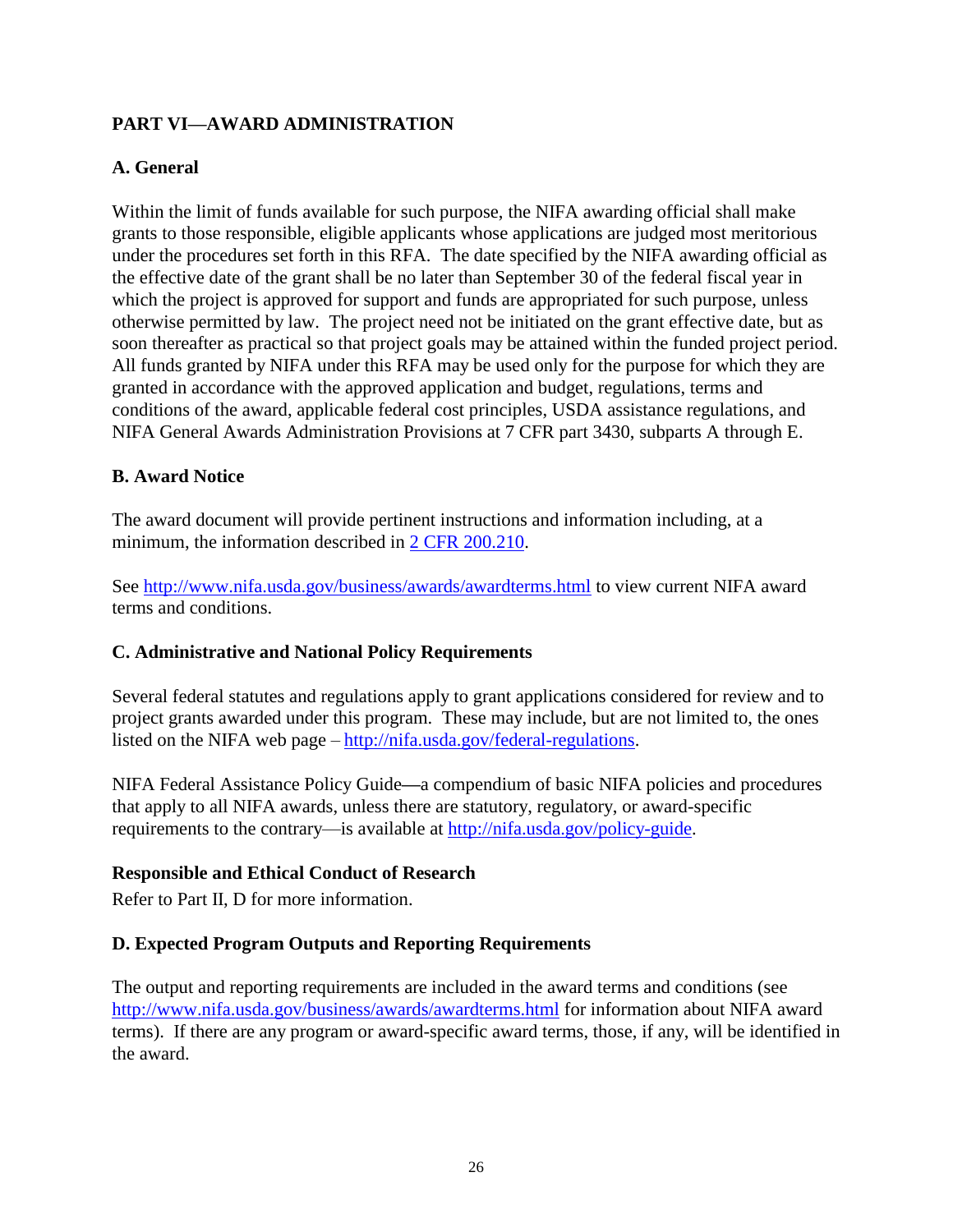#### <span id="page-26-0"></span>**PART VII—AGENCY CONTACT**

Applicants and other interested parties are encouraged to contact:

Programmatic Contacts: **Aida Balsano, Ph.D.**  National Program Leader National Institute of Food and Agriculture U.S. Department of Agriculture Waterfront Centre 800 9th St SW Room 4433 Washington, D.C. 20024  $(202)$  720 – 4436 Email: [abalsano@nifa.usda.gov](mailto:abalsano@nifa.usda.gov)

#### **Steven Thomson, Ph.D.**

National Program Leader National Institute of Food and Agriculture U.S. Department of Agriculture Waterfront Centre  $8009$ <sup>th</sup> St SW Room 3240 Washington, D.C. 20024  $(202)$  401 – 6301 Email: [Steven.J.Thomson@nifa.usda.gov](mailto:Steven.J.Thomson@nifa.usda.gov)

Administrative/Business Contact: **Bruce Mertz**  Team Leader, Team I Office of Grants and Financial Management National Institute of Food and Agriculture U.S. Department of Agriculture Waterfront Centre 800 9th St SW Room 2174 Washington, D.C. 20024  $(202)$  401 – 5062 Email: [bmertz@nifa.usda.gov](mailto:bmertz@nifa.usda.gov)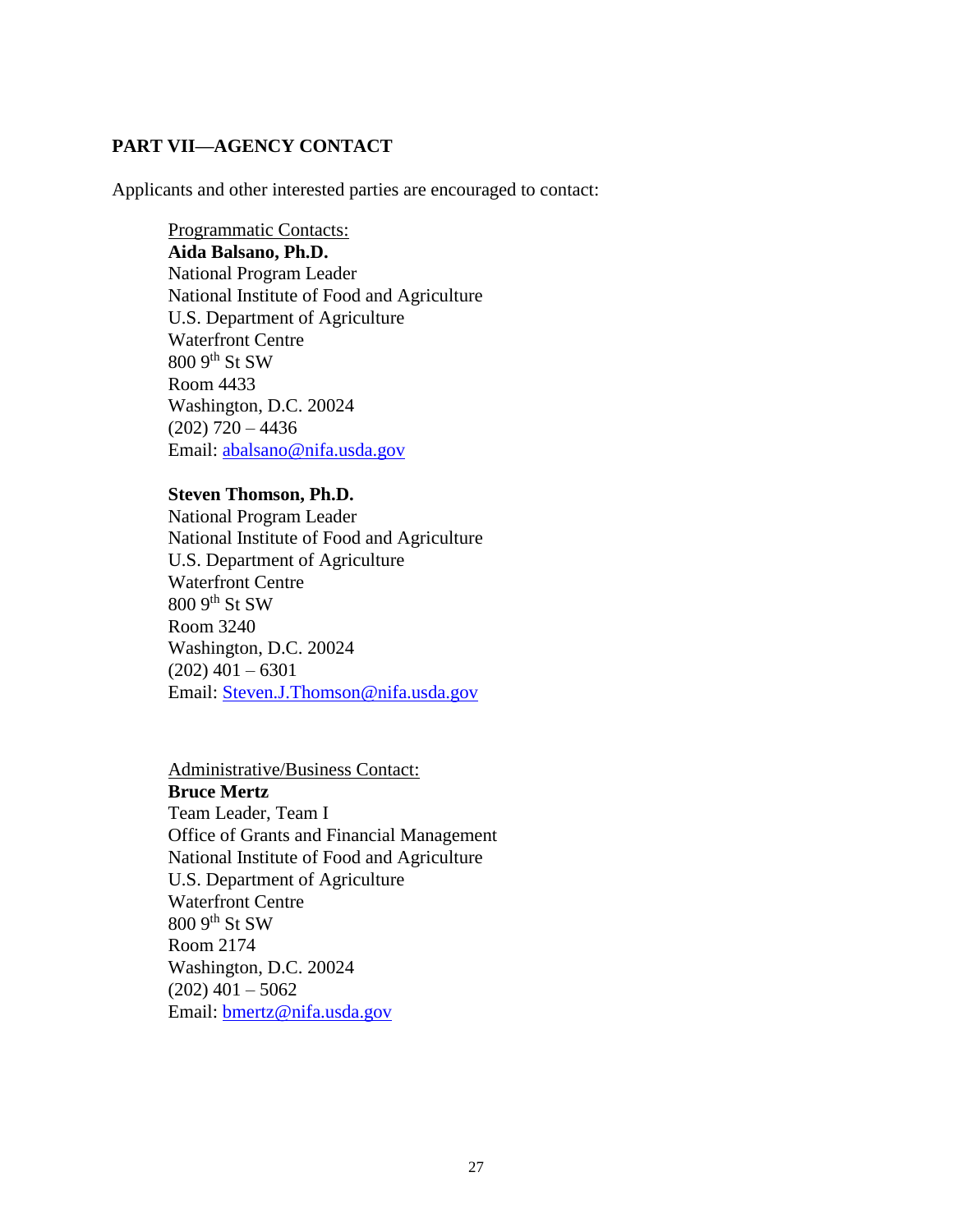#### <span id="page-27-0"></span>**PART VIII—OTHER INFORMATION**

#### <span id="page-27-1"></span>**A. Use of Funds; Changes**

#### **1. Delegation of Fiscal Responsibility**

Unless the terms and conditions of the award state otherwise, awardees may not in whole or in part delegate or transfer to another person, institution, or organization the responsibility for use or expenditure of award funds.

#### **2. Changes in Budget or Project Plans**

In accordance with [2 CFR 200.308,](http://www.ecfr.gov/cgi-bin/text-idx?SID=3af89506559b05297e7d0334cb283e24&mc=true&node=se2.1.200_1308&rgn=div8) awardees must request prior approval from NIFA for the following program or budget-related reasons:

(i) Change in the scope or the objective of the project or program (even if there is no associated budget revision requiring prior written approval).

(ii) Change in a key person specified in the application or the federal award.

(iii) The disengagement from the project for more than three months, or a 25 percent reduction in time devoted to the project, by the approved project director or principal investigator. (iv) The inclusion, unless waived by the federal awarding agency, of costs that require prior approval in accordance with 2 CFR 200 Subpart E—Cost Principles of this part or 45 CFR Part 75 Appendix IX, "Principles for Determining Costs Applicable to Research and Development under Awards and Contracts with Hospitals," or 48 CFR Part 31, "Contract Cost Principles and Procedures," as applicable.

(v) The transfer of funds budgeted for participant support costs as defined in §200.75 Participant support costs to other categories of expense.

(vi) Unless described in the application and funded in the approved federal awards, the subawarding, transferring or contracting out of any work under a federal award, including fixed amount subawards as described in §200.332 Fixed amount subawards. This provision does not apply to the acquisition of supplies, material, equipment, or general support services. (vii) Changes in the approved cost-sharing or matching provided by the non-federal entity. (viii) The need arises for additional federal funds to complete the project.

The awardee will be subject to the terms and conditions identified in the award. See <http://www.nifa.usda.gov/business/awards/awardterms.html> for information about NIFA award terms.

#### <span id="page-27-2"></span>**B. Confidential Aspects of Applications and Awards**

When an application results in an award, it becomes a part of the record of NIFA transactions, available to the public upon specific request. Information that the Secretary of Agriculture determines to be of a confidential, privileged, or proprietary nature will be held in confidence to the extent permitted by law. Therefore, any information that the applicant wishes to have considered as confidential, privileged, or proprietary should be clearly marked within the application. We will retain for three years a copy of an application that does not result in an